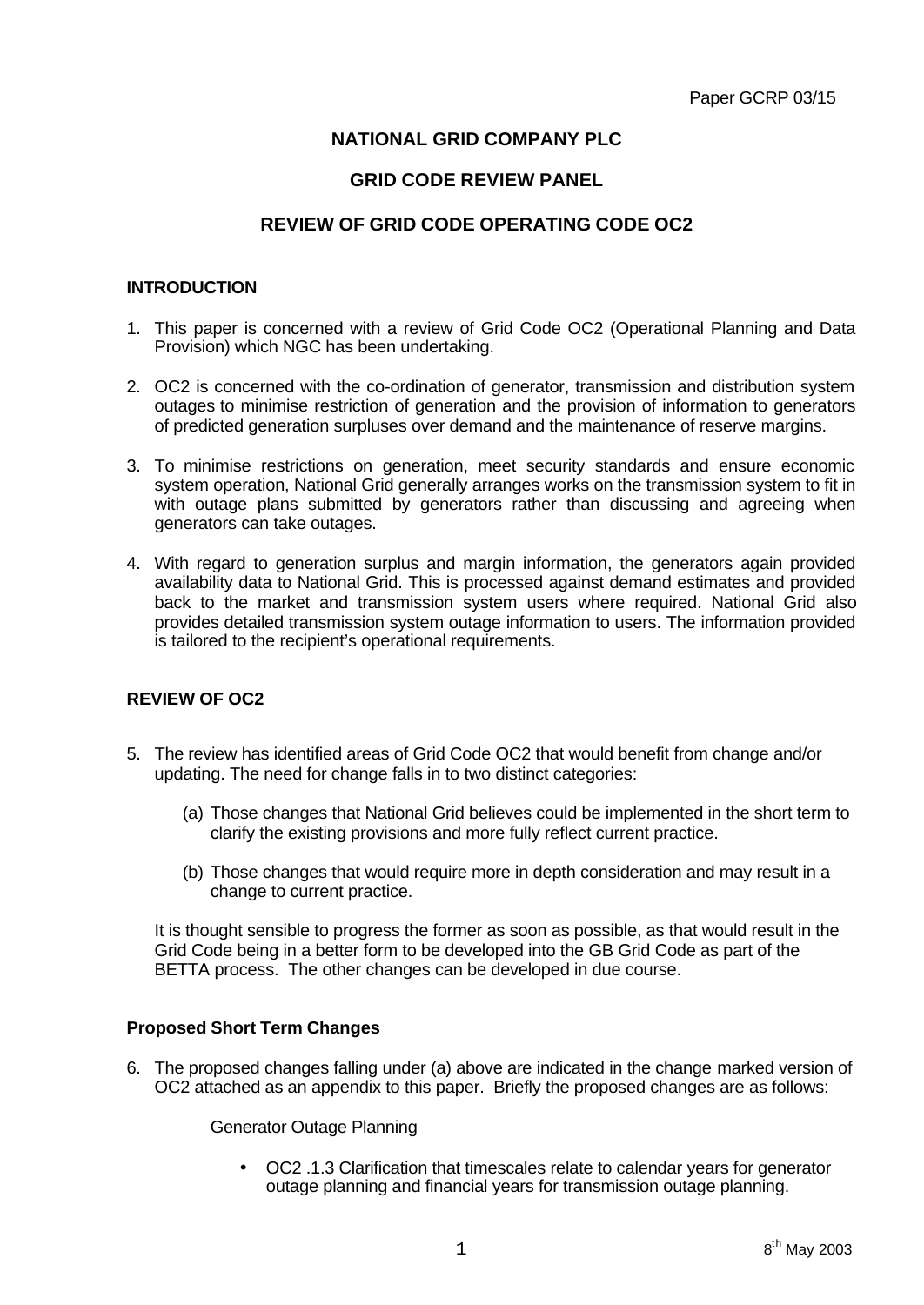- OC2.4.1.2 Clarification on when generator outage and Output Usable data is required on a weekly or daily resolution.
- OC2.4.1.2.1(b)(i) Clarification of Interconnector import capacity.
- Clarification that NGC will provide data and updates to Network Operators if in NGC's reasonable opinion the integrity of the Network Operator's User System is affected, e.g. OC2.4.1.2.1(c)(ii).
- OC2.4.1.2.2 Replacement of obsolete term (Despatch Units) with Gensets.
- OC2.4.1.2.3 (c) To enable NGC to fulfil it's obligations under section Q6.5 of the BSC data is provided related to the  $2^{nd}$  week ahead rather than the  $8^{th}$ week ahead up to the  $52<sup>nd</sup>$  week ahead.
- Deletion of now unnecessary text associated with the meaning of 'in writing' e.g. OC2.4.1.2.4 (b)
- Inclusion of text to clarify timescales.
- Other text changes to improve ease of reading.

Transmission Outage Planning

- OC2.4.1.3 Operational Planning Phase NGC carries out planning for years 2 to 5 ahead and year 1 ahead.
- OC2.4.1.3.2 (e) For years 2 to 5 ahead NGC would not have information on proposed start and end dates for relevant Transmission outages.
- OC2.4.1.3.3 (e) Redrafting to clarify the existing text which is not clear on what is meant by 'impact' and 'restrictions'.
- OC2.4.1.3.3 (h)(iii) Clarification that outage plan and updates will be provided 'in writing' rather than by post. This would enable electronic data transfer.
- Other text changes to improve ease of reading.

# **Medium/Longer Term Changes**

- 7. As indicated above the review of OC2 has identified areas that might benefit from more in-depth consideration. Some examples (non exhaustive) of such areas are as follows:
	- Inclusion of allowance for plant breakdown in Output Useable.
	- Provisions for data exchange.
	- Treatment of Interconnectors in OC2.
	- Updating of NRAPM and Frequency Response sections to reflect operation under NETA.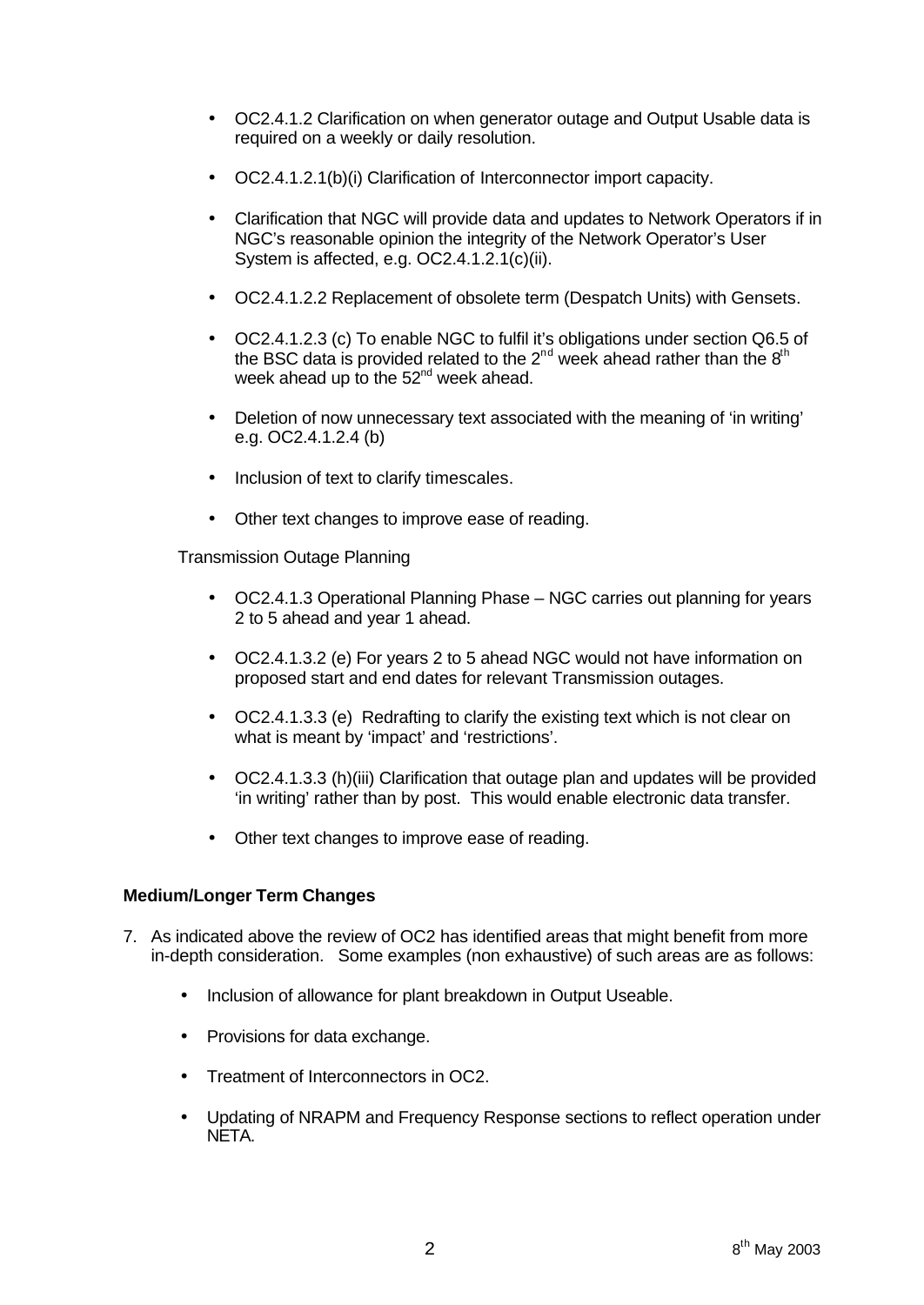# **Timescales**

8. In order to progress the proposed short term changes to meet the BETTA timescales referred to above, National Grid proposes that following discussion with GCRP members and any necessary further discussion after the Panel Meeting by e-mail or other means, a wider consultation on the proposed changes is carried out in early June 2003.

# **Way Forward**

9. GCRP members are invited:

- To consider the proposed short term changes described in this paper;
- To agree the proposed approach for implementing short term changes to OC2 to meet BETTA timescales;
- To raise any points at the Grid Code Review Panel Meeting;
- To note that any medium or longer term issues relating to the development of OC2 will be brought forward for consideration once the GB Grid Code has been developed.

National Grid Company plc. 8<sup>th</sup> May 2003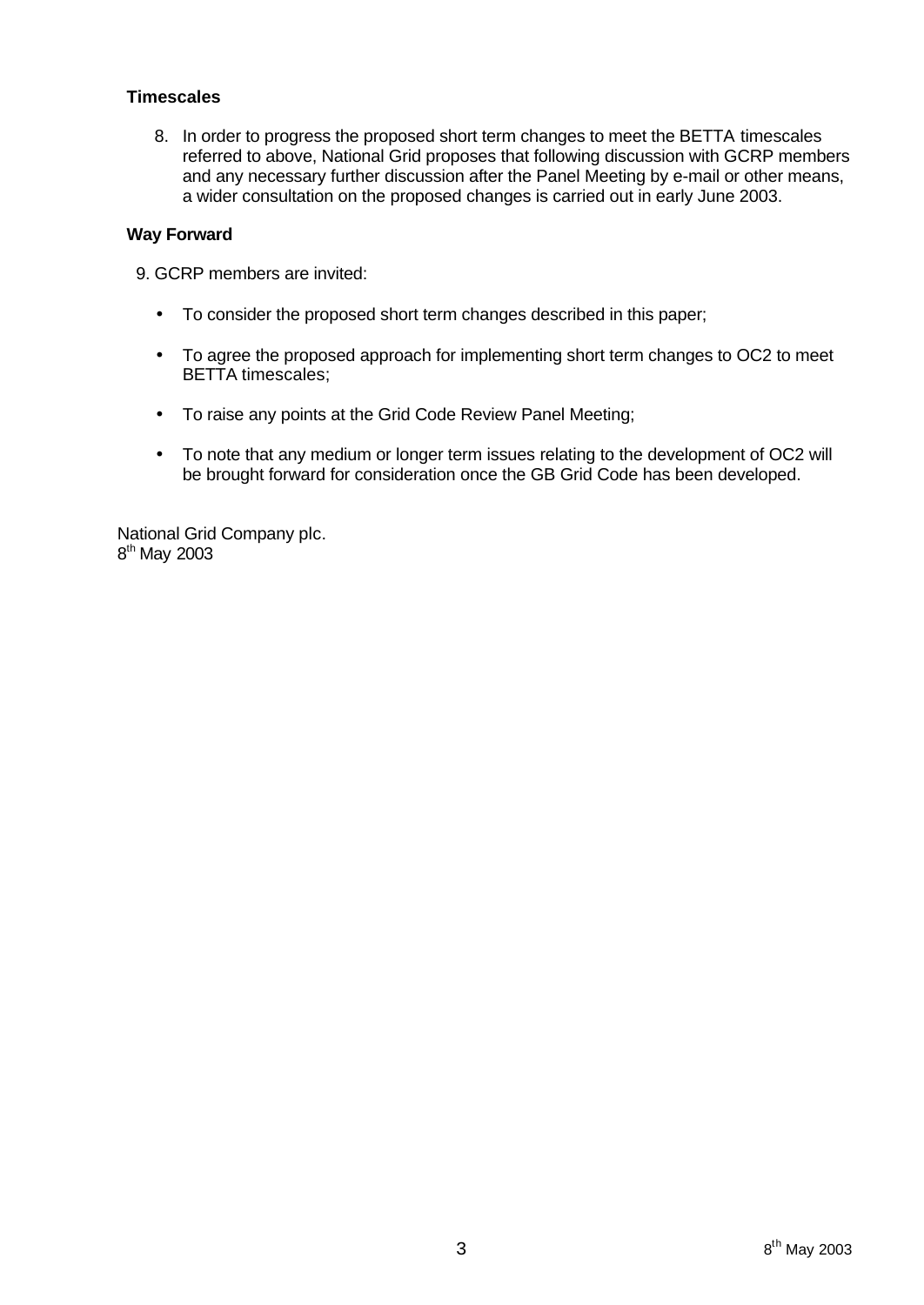# **OPERATING CODE NO.2**

### **Based on Revision 8**

## **OPERATIONAL PLANNING** AND DATA PROVISION

### OC2.1 INTRODUCTION

- OC2.1.1 **Operating Code No. 2** ("**OC2**") is concerned with:
	- (a) the co-ordination of the release of **Gensets**, the **NGC Transmission System** and **Network Operators' Systems** for construction, repair and maintenance;
	- (b) provision by **NGC** of the **Surpluses** both for the **NGC Transmission System** and **System Zones**;
	- (c) the provision by **Generators** of **Generation Planning Parameters** for **Gensets**, including **CCGT Module Planning Matrices**, to **NGC** for planning purposes only; and
	- (d) the agreement for release of **Existing Gas Cooled Reactor Plant** for outages in certain circumstances.
- OC2.1.2 (a) **Operational Planning** involves planning, through various timescales, the matching of generation output with forecast **NGC Demand** together with a reserve of generation to provide a margin, taking into account outages of certain **Generating Units**, and of parts of the **NGC Transmission System** and of parts of **Network Operators' Systems** which is carried out to achieve, so far as possible, the standards of security set out in the **Transmission Licence** or **Electricity Distribution Licence** as the case may be.
	- (b) In general terms there is an "envelope of opportunity" for the release of **Gensets** and for the release of parts of the **NGC Transmission System** and parts of the **Network Operator's User Systems** for outages. The envelope is defined by the difference between the total generation output expected from **Large Power Stations**, **Medium Power Stations** and **Demand**, the operational planning margin and taking into account **External Interconnections**.
- OC2.1.3 In this **OC2** for the purpose of **Generator** outage co-ordination Year 0 means the current calendar year at any time, Year 1 means the next calendar year at any time, Year 2 means the calendar year after Year 1, etc. For the purpose of **Transmission** outage planning Year 0 means the current **NGC Financial Year** at any time, Year 1 means the next **NGC Financial Year** at any time, Year 2 means the **NGC Financial** Year after Year 1, etc.
- OC2.1.4 References in **OC2** to a **Generator's** "best estimate" shall be that **Generator's** best estimate acting as a reasonable and prudent **Generator** in all the circumstances, and references to neutral data is to data which has a 50% probability of being exceeded.
- OC2.1.5 References to **NGC** planning its **Transmission System** outage programme on the basis of the **Final Generation Outage Programme**, are to **NGC** planning against the **Final Generation Outage Programme** current at the time it so plans.
- OC2.1.6 Where in OC2 data is required to be submitted or information is to be given on a particular day, that data does not need to be submitted and that information does not need to be given on that day if it is not a **Business Day** or it falls within a holiday period (the occurrence and length of which shall be determined by **NGC**, in its reasonable discretion, and notified to **Users).** Instead, that data shall be submitted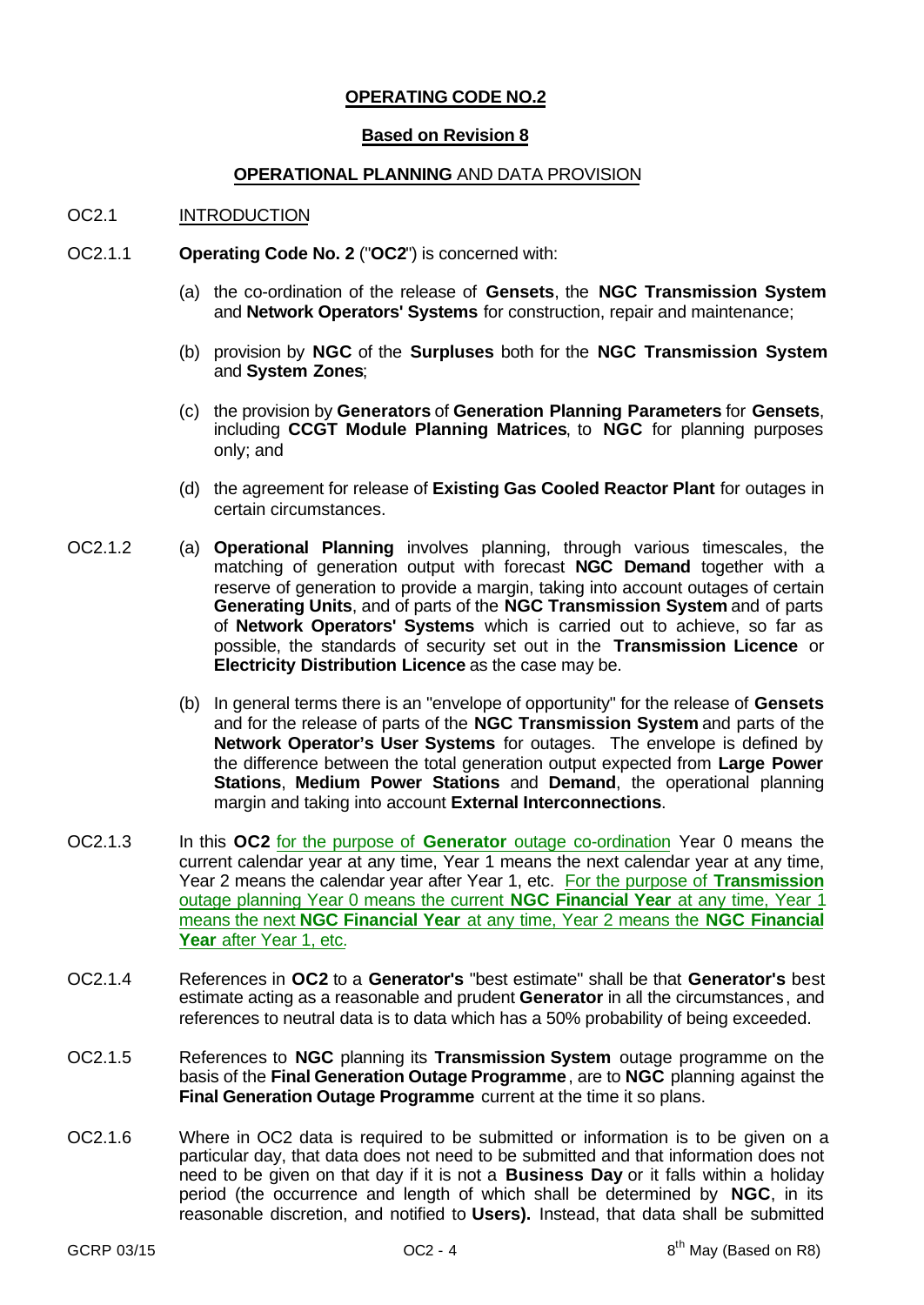and/or that information shall be given on such other **Business Day** as **NGC** shall, in its reasonable discretion, determine. However, **NGC** may determine that that data and/or information need not be submitted or given at all, in which case it shall notify each **User** as appropriate.

OC2.1.7 Where in this **OC2** a **Generator** is required to submit an **Output Usable** forecast of its **Large Power Stations** or of each of its **Gensets**, in the case of **Embedded Large Power Stations** and **Embedded Gensets**, the **Output Usable** forecast must be adjusted by the **User** prior to submission to represent MW at the relevant **Grid Supply Point**.

## OC2.2 OBJECTIVE

- OC2.2.1 (a) The objective of **OC2** is to seek to enable **NGC** to harmonise outages of **Gensets** in order that such outages are co-ordinated (taking account of **Medium Power Stations**) between **Generators** and **Network Operators**, and that such outages are co-ordinated taking into account **NGC Transmission System** outages and other **System** outages, so far as possible to minimise the number and effect of constraints on the **NGC Transmission System** or any other **System**.
	- (b) In the case of **Network Operator' User Systems** directly connected to the **NGC Transmission System** this means in particular that there will also need to be harmonisation of outages of **Embedded Gensets,** and **NGC Transmission System** outages, with **Network Operators** in respect of their outages on those **Systems**.
- OC2.2.2 The objective of **OC2** is also to enable the provision by **NGC** of the **Surpluses** both for the **NGC Transmission System** and **System Zones**.
- OC2.2.3 A further objective of **OC2** is to provide for the agreement for outages for **Existing Gas Cooled Reactor Plant** in certain circumstances and to enable a process to be followed in order to provide for that.
- OC2.2.4 The boundaries of the **System Zones** will be determined by **NGC** from time to time taking into account the disposition of **Generators' Power Stations** within the **System Zones.** The location of the boundaries will be made available to all **Users**. Any **User** may request that **NGC** reviews any of the **System Zonal** boundaries if that **User** considers that the current boundaries are not appropriate, giving the reasons for their concerns. On receipt of such a request **NGC** will review the boundaries if, in **NGC's** reasonable opinion, such a review is justified.

#### OC2.3 SCOPE

- OC2.3.1 **OC2** applies to **NGC** and to **Users** which in **OC2** means:-
	- (a) **Generators**, other than those which only have **Embedded Small Power Stations** or **Embedded Medium Power Stations**, (and the term **Generator** in this **OC2** shall be construed accordingly);
	- (b) **Network Operators**; and
	- (c) **Non-Embedded Customers**.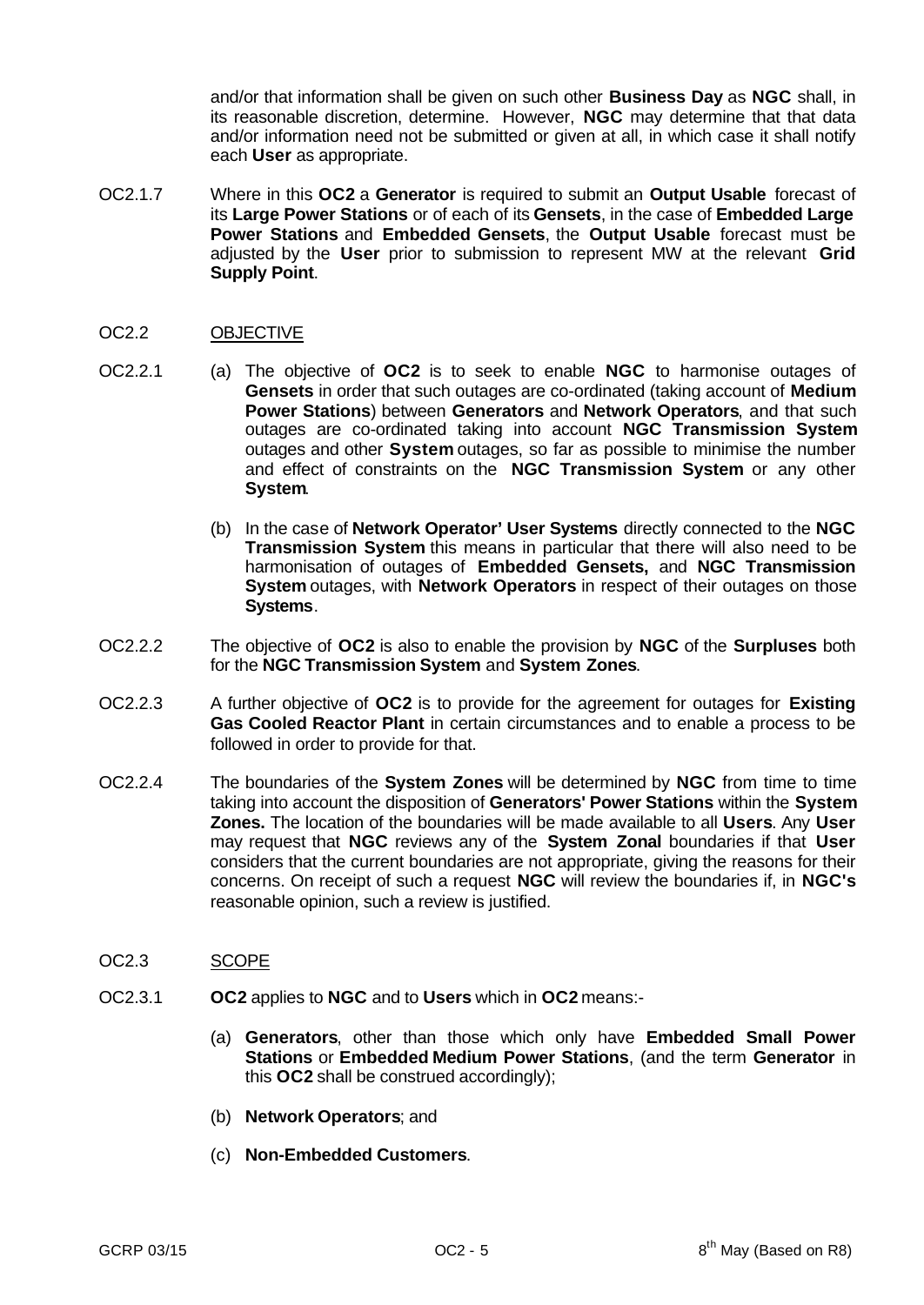# OC2.4 PROCEDURE

# OC2.4.1 Co-ordination of Outages

OC2.4.1.1 Under **OC2** the interaction between **NGC** and **Users** will be as follows:

(a) Each **Generator** and **NGC** In respect of outages of **Large Power Stations** (both **Embedded** and non-**Embedded**) and in respect of outages of other **Plant** and/or **Apparatus** directly connected to the **NGC Transmission System**;

- (b) **NGC** and each **Generator** in respect of **NGC Transmission System** outages relevant to each **Generator** (other than in respect of **Embedded Small Power Stations** or **Embedded Medium Power Stations**);
- (c) **NGC** and each **Network** in respect of outages of all **Operator Embedded Large Power Stations** and in respect of outages of other **Plant** and/or **Apparatus** relating to such **Embedded Large Power Stations**;
- (d) **NGC** and each **Network** in respect of **NGC Transmission Operator** and each **Non-Embedded Customer System** outages relevant to the particular **Network Operator** or **Non-Embedded Customers**;
- (e) Each **Network Operator** and in respect of **User System** outages each **Non-Embedded** relevant to **NGC**. **Customer** and **NGC**
- OC2.4.1.2 PLANNING OF **GENSET** OUTAGES
- OC2.4.1.2.1 **Operational Planning Phase** Planning for Years 3 to 5 inclusive Weekly **Resolution**

In each calendar year:

(a) By the end of week 2

Each **Generator** will provide **NGC** in writing with:

- (i) a provisional **Genset** outage programme (covering both **Embedded** and non-**Embedded Large Power Stations**) for Year 3 to Year 5 (inclusive) specifying the **Genset** and MW concerned, duration of proposed outages, the preferred date for each outage and where there is a possibility of flexibility, the earliest start date and latest finishing date; and
- (ii) a best estimate neutral weekly **Output Usable** forecast of all its **Gensets** for Year 3 to Year 5.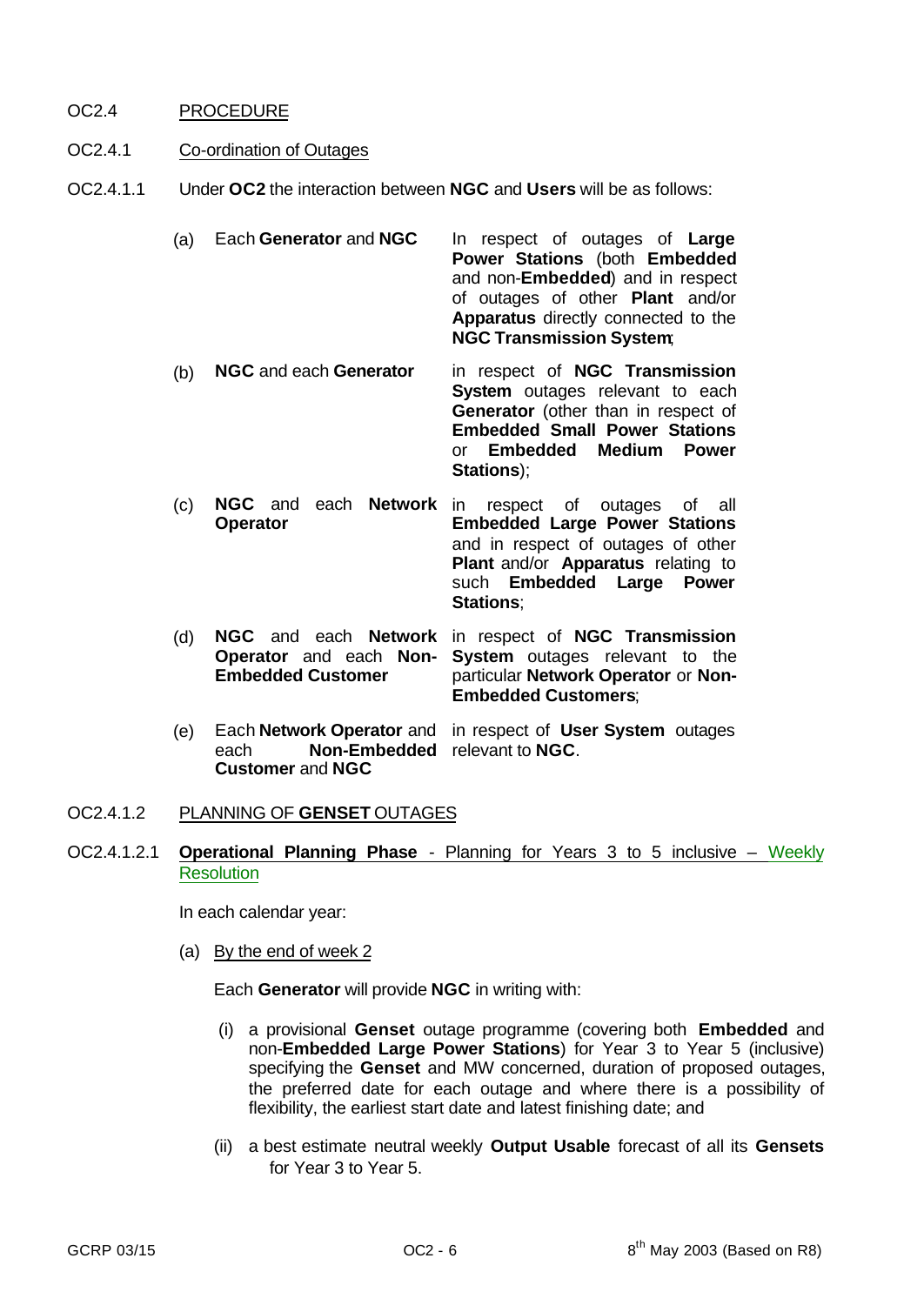### (b) Between the end of week 2 and the end of week 12

## **NGC** will be:

- (i) calculating total winter peak generating capacity assumed to be available to the **Total System** (taking into account the import capacity which may be available from **External Interconnections**);
- (ii) calculating the total winter peak generating capacity expected from **Large Power Stations**, taking into account **Demand** forecasts and details of proposed use of **Demand Control** received under **OC1**, and an operational planning margin set by **NGC** (the "**Operational Planning Margin**");
- (iii) calculating the weekly peak generating capacity expected from **Large Power Stations** taking into account demand forecasts and details of proposed use of **Demand Control** received under **OC1**, and the **Operational Planning Margin** and **Zonal System Security Requirements.** The total weekly peak MW needed to be available is the "weekly total MW required".

The calculation under (iii) will effectively define the envelope of opportunity for outages of **Gensets**.

During this period, **NGC** may, as appropriate, contact each **Generator** who has supplied information to seek clarification on points.

(c) By the end of week 12

#### **NGC** will:

- (i) having taken into account the information notified to it by **Generators** and taking into account:-
	- (1) **NGC Transmission System** constraints and outages,
	- (2) **Network Operator System** constraints and outages, known to **NGC**, and
	- (3) the **Output Usable** required, in its view, to meet weekly total MW requirements,

provide each **Generator** in writing with any suggested amendments to the provisional outage programme supplied by the **Generator** which **NGC** believes necessary, and will advise **Generators** with **Large Power Stations** of the **Surpluses** both for the **NGC Transmission System** and **System Zones** and potential export limitations, on a weekly basis, which would occur without such amendments;

(ii) provide each **Network Operator** in writing with potential outages of **Gensets** which are either in that **Network Operator's User System** or which may, in the reasonable opinion of **NGC**, affect the integrity of that **Network Operator's User System** provided that, in such circumstances **NGC** has notified the **Generator** concerned at least 48 hours beforehand of its intention to do so (including identifying the **Genset** concerned).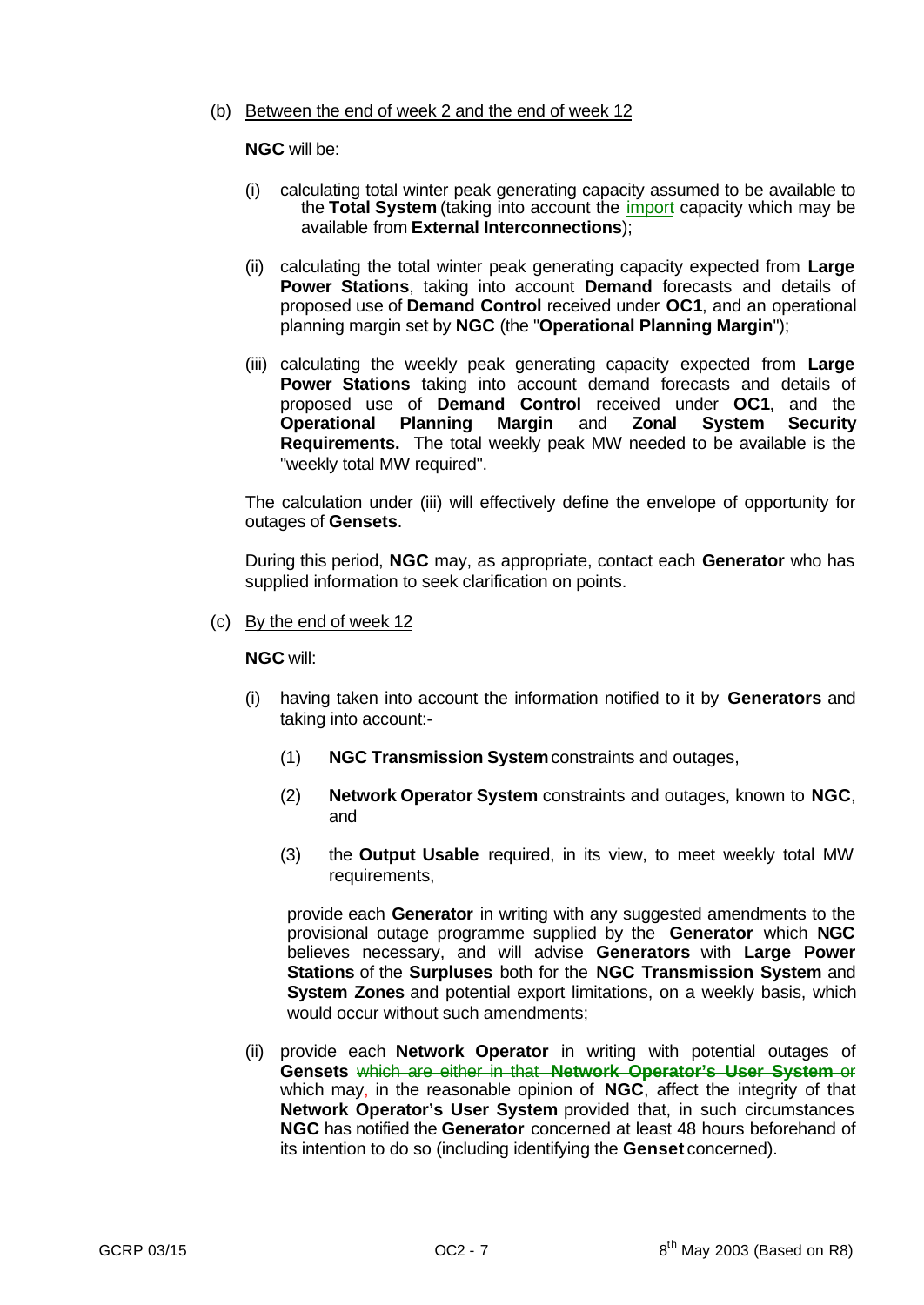## (d) By the end of week 14

- (i) Where a **Generator** or a **Network Operator** is unhappy with the suggested amendments to its provisional outage programme (in the case of a **Generator**) or such potential outages (in the case of a **Network Operator**) it may contact **NGC** to explain its concerns and **NGC** and that **Generator** or **Network Operator** will then discuss the problem and seek to resolve it.
- (ii) The possible resolution of the problem may require **NGC** or a **User** to contact other **Generators** and **Network Operators**, and joint meetings of all parties may, if any **User** feels it would be helpful, be convened by **NGC**. The need for further discussions, be they on the telephone or at meetings, can only be determined at the time.

# (e) By the end of week 25

Each **Generator** will provide **NGC** in writing with an updated provisional **Genset** outage programme covering both **Embedded** and non-**Embedded Large Power Stations** together with the best estimate neutral weekly **Output Usable** forecasts (with a description of its statistical basis) for each **Genset**, in all cases for Year 3 to Year 5 (inclusive). The updated provisional **Genset** outage programme will contain the MW concerned, duration of proposed outages, the preferred date for each outage and, where applicable, earliest start date and latest finishing date, together with an update of the **Output Usable** estimate supplied under (a)(ii) above.

(f) Between the end of week 25 and the end of week 28

**NGC** will be considering the updated provisional **Genset** outage programme, together with the best estimate neutral weekly **Output Usable** forecasts supplied to it by **Generators** under (e) and their **Registered Capacity** and will be analysing **Operational Planning Margins** for the period.

(g) By the end of week 28

# **NGC** will:

- (i) provide each **Generator** in writing with details of any suggested revisions considered by **NGC** as being necessary to the updated provisional **Genset** outage programme supplied to **NGC** under (e) and will advise **Generators** with **Large Power Stations** of the **Surpluses** for the **NGC Transmission System** and **System Zones** and potential export limitations on a weekly basis which would occur without such revisions; and
- (ii) provide each **Network Operator** in writing with the update of potential outages of **Gensets** which, in the reasonable opinion of **NGC**, affect the integrity of in its that **Network OperatorsUser System**.
- (h) By the end of week 31

Where a **Generator** or a **Network Operator** is unhappy with the revisions suggested to the updated provisional **Genset** outage programme (in the case of a **Generator**) or such update of potential outages (in the case of a **Network Operator**) under (g) it may contact **NGC** to explain its concerns and the provisions set out in (d) above will apply to that process.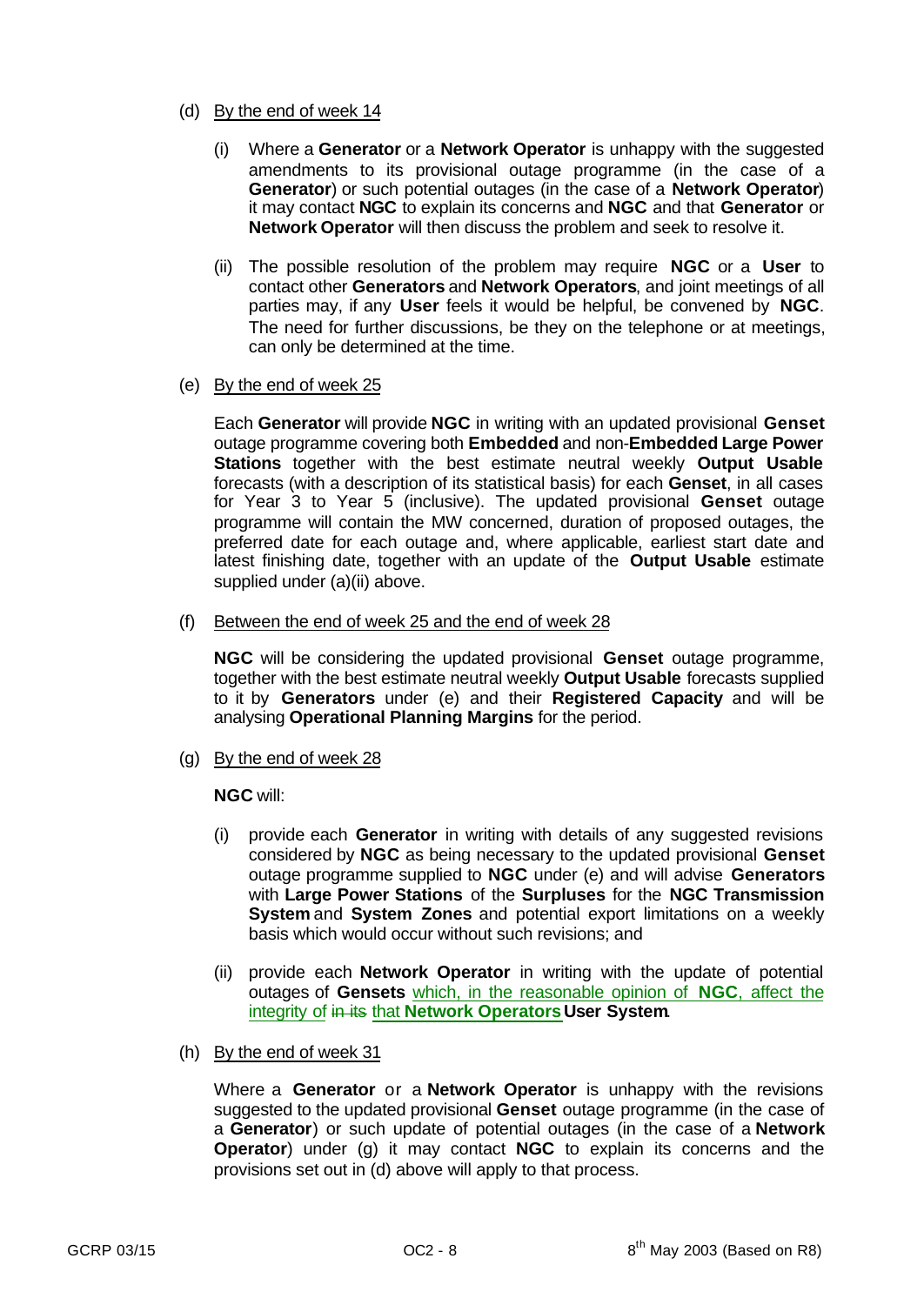(i) By the end of week 42

# **NGC** will:

- (1) provide each **Generator** in writing with details of suggested revisions considered by **NGC** as being necessary to the updated provisional **Genset** outage programme supplied to **NGC** and will advise **Generators** with **Large Power Stations** of the **Surpluses** for the **NGC Transmission System** and **System Zones** and potential export limitations, on a weekly basis which would occur without such revisions;
- (2) provide each **Network Operator** in writing with the update of potential outages of **Gensets** which are either in that **Network Operator's User System** of which may, in the reasonable opinion of **NGC**, affect the integrity of that **Network Operator's User System** provided that, in such circumstances **NGC** has notified the **Generator** concerned at least 48 hours beforehand of its intention to do so (including identifying the **Gensets** concerned).
- (j) By the end of week 45

**NGC** will seek to agree a **Final Generation Outage Programme** for Year 3 to Year 5. If agreement cannot be reached on all aspects, **NGC** and each **Generator** will record their agreement on as many aspects as have been agreed and **NGC** will advise each **Generator** with **Large Power Stations** and each **Network Operator**, of the **Surpluses** for the **NGC Transmission System** and **System Zones** on a weekly basis which would occur in relation to those aspects not agreed. It is accepted that agreement of the **Final Generation Outage Programme** is not a commitment on **Generators** or **NGC** to abide by it, but **NGC** will be planning its **NGC Transmission System** outage programme on the basis of the **Final Generation Outage Programme** and if in the event the **Generator's** outages differ from those contained in the **Final Generation Outage Programme**, or in any way conflict with the **NGC Transmission System** outage programme, **NGC** need not alter its **NGC Transmission System** outage programme.

# OC2.4.1.2.2 **Operational Planning Phase** - Planning for Year 1 and Year 2 – Weekly Resolution

The basis for **Operational Planning** for Year 1 and Year 2 will be the **Final Generation Outage Programmes** agreed for Years 2 and 3:

In each calendar year:

(a) By the end of week 10

Each **Generator** will provide **NGC** in writing with its previously agreed **Final Generation Outage Programme** updated and best estimate neutral weekly **Output Usable** forecasts for each **Genset** for weeks 1-52 of Years 1 and 2.

(b) Between the end of week 10 and the end of week 12

**NGC** will be considering the updated proposed **Genset** outage programme together with the estimate of **Output Usable** supplied by **Generators** under (a) and will be analysing **Operational Planning Margins** for the period. Taking these into account together with **NGC Transmission System** constraints and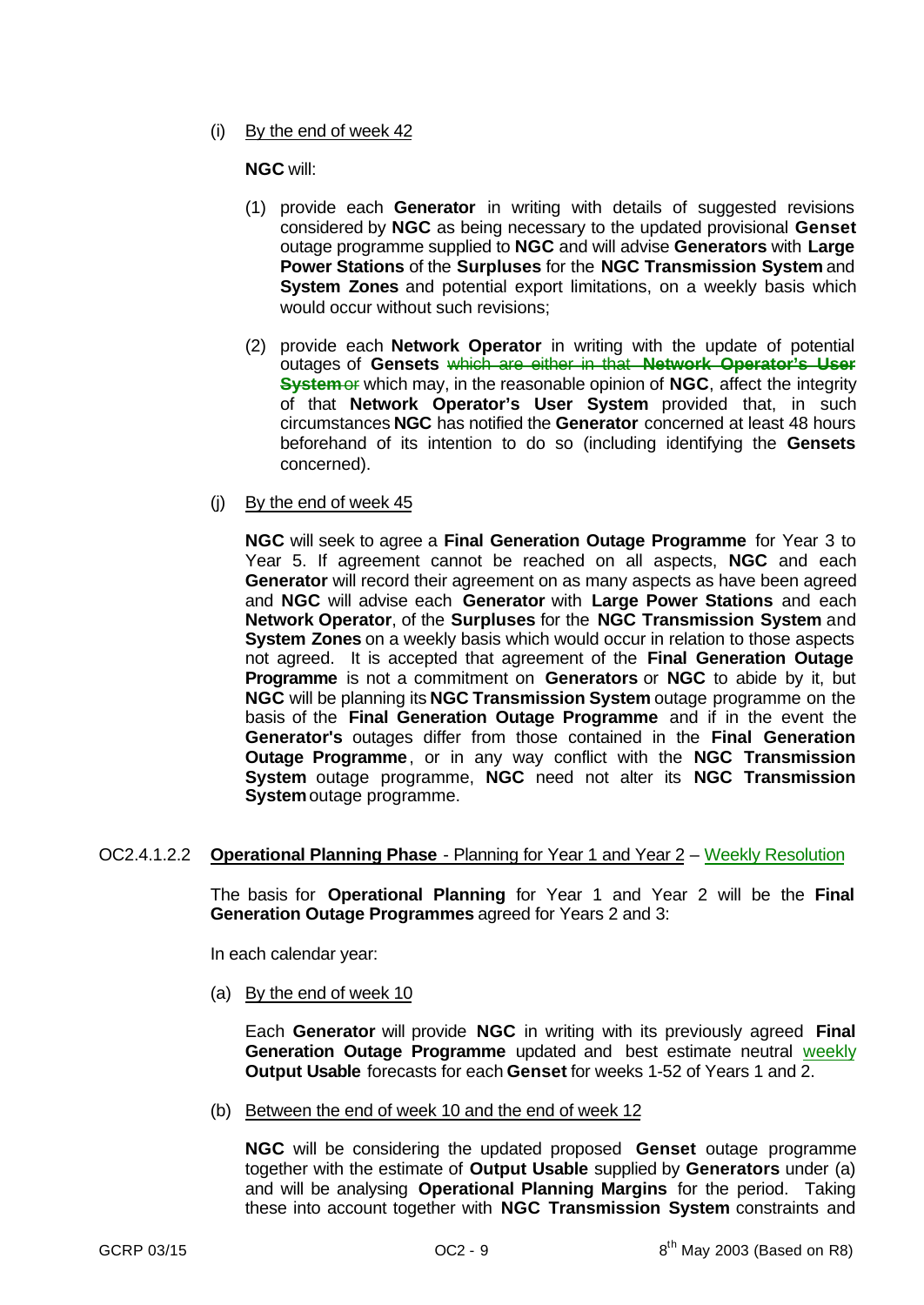outages and **Network Operator User System** constraints and outages known to **NGC**, **NGC** will assess whether the estimates of **Output Usable** supplied by **Generators** are sufficient to meet forecast **NGC Demand** plus the **Operational Planning Margin**.

(c) By the end of week 12

**NGC** will:

- (i) notify each **Generator** in writing whether the **Output Usable** estimates are adequate for weeks 1-52 of Years 1 and 2, weeks 1-52, together with suggested changes to its **Final Generation Outage Programme** where necessary and will advise each **Generator** with **Large Power Stations** of the **Surpluses** both for the **NGC Transmission System** and **System Zones** and potential export limitations, on a weekly basis resolution which would occur without such changes;
- (ii) provide each **Network Operator** in writing with weekly **Output Usable** estimates of **Generators** for weeks 1- 52 of Years 1 and 2, weeks 1- 52 and with updated details of potential outages, in each case relating to **Gensets** which are either in that **Network Operator's User System** or which may, in the reasonable opinion of **NGC**, affect the integrity of that **Network Operator's User System** provided that, in such circumstances, **NGC** has notified the **Generator** concerned at least 48 hours beforehand of its intention to do so (including identifying the **Gensets** concerned).
- (d) By the end of week 14

Where a **Generator** or a **Network Operator** is unhappy with any suggested changes to its **Final Generation Outage Programme** (in the case of a **Generator**) or such update of potential outages (in the case of a **Network Operator**), equivalent provisions to those set out in OC2.4.1.2.1(d) will apply.

(e) By the end of week 34

Each **Generator** will provide **NGC** in writing with revised best estimate neutral weekly **Output Usable** forecasts for each **Genset** for weeks 1-52 of Years 1 and 2.

(f) Between the end of week 34 and the end of week 39

**NGC** will be analysing the revised estimates of **Output Usable** supplied by **Generators** under (e) and will be analysing **Operational Planning Margins** for the period. Taking these into account together with **NGC Transmission System** constraints and outages and **Network Operator User System** constraints and outages known to **NGC**, **NGC** will assess whether the estimates of **Output Usable** supplied by **Generators** are sufficient to meet forecast **NGC Demand** plus the **Operational Planning Margin**.

(g) By the end of week 39

**NGC** will:

(i) notify each **Generator** in writing whether it accepts the **Output Usable** estimates for weeks 1-52 of Years 1 and 2, weeks 1-52 and of any suggested changes to its **Final Generation Outage Programme** where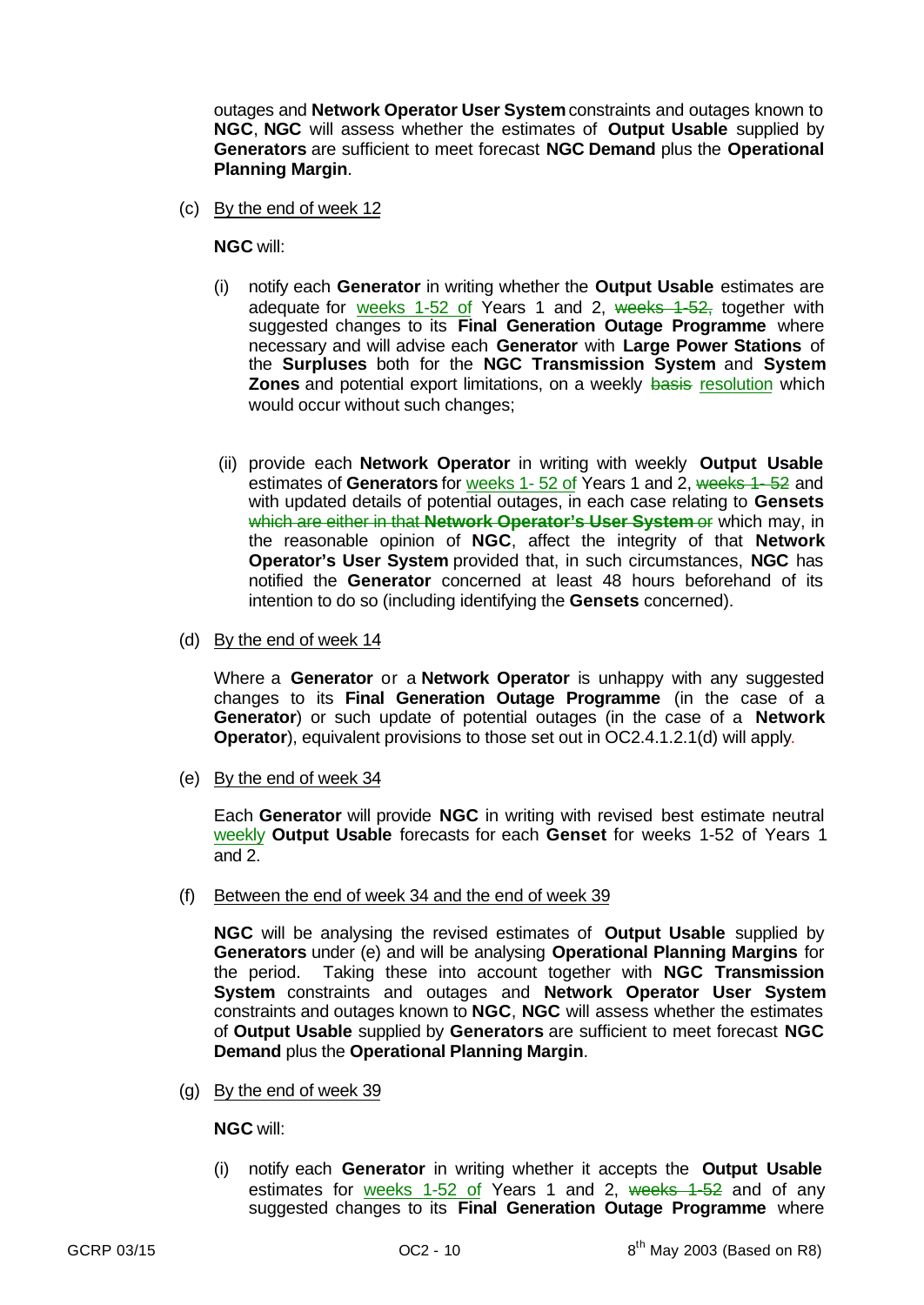necessary and will advise **Generators** with **Large Power Stations** of the **Surpluses** both for the **NGC Transmission System** and **System Zones** and potential export limitations on a weekly basis which would occur without such changes;

- (ii) provide each **Network Operator** in writing with **Output Usable** estimates of **Generators** for weeks 1-52 of Years 1 and 2, weeks 1-52 and updated details of potential outages, in each case relating to **Gensets** which are either in that **Network Operator's User System** or which may, in the reasonable opinion of **NGC**, affect the integrity of that **Network Operator's User System** provided that, in such circumstances, **NGC** has notified the **Generator** concerned at least 48 hours beforehand of its intention to do so (including identifying the **Despatch Units Gensets** concerned).
- (h) By the end of week 46

Where a **Generator** or a **Network Operator**, is unhappy with any suggested changes to its **Final Generation Outage Programme** (in the case of a **Generator**) or such update of potential outages (in the case of a **Network Operator**), equivalent provisions to those set out in OC2.4.1.2.1(d) will apply.

(i) By the end of week 48

**NGC** will seek to agree the revised **Final Generation Outage Programme** for Year 1 and Year 2. If agreement cannot be reached on all aspects, **NGC** and each **Generator** will record their agreement on as many aspects as have been agreed and **NGC** will advise each **Generator** with **Large Power Stations** and each **Network Operator**, of **Generating Plant Demand Margins** for national and zonal groups, on a weekly basis, which would occur in relation to those aspects not agreed. It is accepted that agreement of the **Final Generation Outage Programme** is not a commitment on **Generators** or **NGC** to abide by it, but **NGC** will be planning its **NGC Transmission System** outage programme on the basis of the **Final Generation Outage Programme** and if, in the event, a **Generator's** outages differ from those contained in the **Final Generation Outage Programme**, or in any way conflict with the **NGC Transmission System** outage programme, **NGC** need not alter the **NGC Transmission System** outage programme.

# OC2.4.1.2.3 **Operational Planning Phase** - Planning for Year 0 – Weekly Resolution

The basis for **Operational Planning** for Year 0 will be the revised **Final Generation Outage Programme** agreed for Year 1:

In each week:

*.*

(a) By 1600 hours each Wednesday - Weekly Resolution

Each **Generator** will provide **NGC** in writing with an update of the **Final Generation Outage Programme** and a best estimate weekly **Output Usable** forecast (without allowance being made for **Generating Unit** breakdown) for each of its **Gensets** from the 2nd week ahead to the 7th week ahead and a best estimate neutral weekly **Output Usable** forecast (with allowance being made for **Generating Unit** breakdown) for each of its **Gensets** from the 8th week ahead to the 52nd week ahead.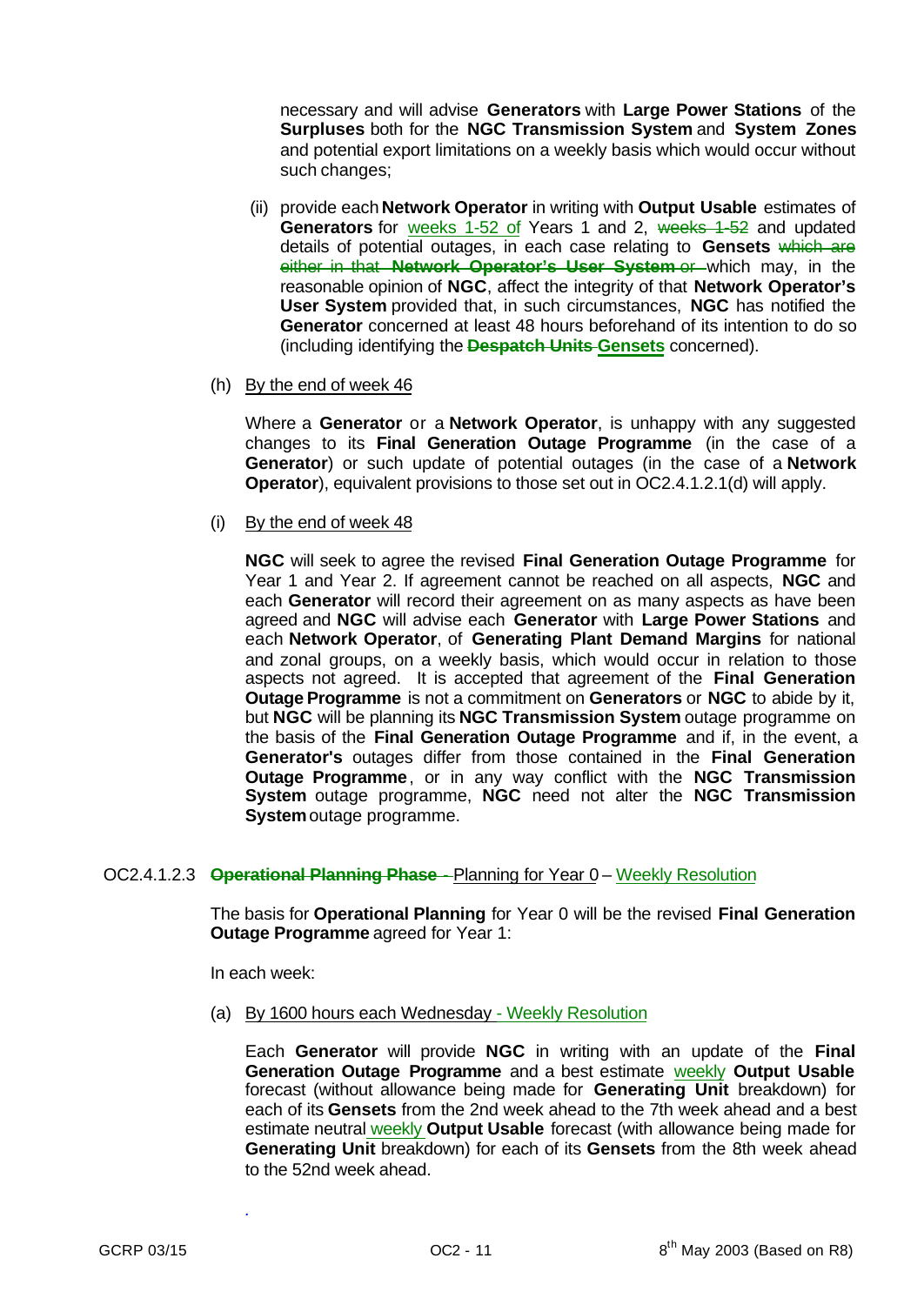(b) Between 1600 hours Wednesday and 4700 1600 hours Friday

**NGC** will be analysing the revised estimates of **Output Usable** supplied by **Generators** under (a) and will be analysing **Operational Planning Margins** for the period. Taking into account **NGC Transmission System** constraints and outages and **Network Operator User System** constraints and outages known to **NGC**, **NGC** will assess whether the estimates of **Output Usable** supplied by **Generators** are sufficient to meet forecast **NGC Demand** plus the **Operational Planning Margin**.

(c) On Friday (by 1700 hours) By 1600 hours each Friday

**NGC** will:

- (i) notify each **Generator** with **Large Power Stations** and **Network Operator**, in writing if it considers the **Output Usable** forecasts will give **Surpluses** and potential export limitations both for the **NGC Transmission System** and System Zones from the  $\frac{8th}{2^{nd}}$  week ahead to the 52nd week ahead;
- (ii) provide each **Network Operator**, in writing with weekly **Output Usable** estimates from the  $8th$   $2<sup>nd</sup>$  week ahead to the 52nd week ahead and updated outages, each relating to **Gensets** which are either in its **User System** of which may, in the reasonable opinion of **NGC**, affect the integrity of that **Network Operator's User System** and in such circumstances, **NGC** shall notify the **Generator** concerned within 48 hours of so providing (including identifying the Gensets concerned), from the 8th 2<sup>nd</sup> week ahead to the 52nd week ahead.

# OC2.4.1.2.4 Programming Phase - 2-49 Days Ahead – Daily Resolution

(a) By 1200 hours each Friday

**NGC** will notify in writing each **Generator** with **Large Power Stations** and **Network Operator** if it considers the **Output Usable** forecasts will give MW shortfalls both nationally and for constrained groups for the period 2-7 weeks ahead.

(b) By 1100 hours each **Business Day**

Each Generator shall provide NGC in writing (or by such electronic data transmission facilities as have been agreed with **NGC**) with the best estimate of daily **Output Usable** for each **Genset** for the period from and including day 2 ahead to day 14 ahead, including the forecast return to service date for any such **Generating Unit** subject to **Planned Outage** or breakdown. For the period 2 to 7 weeks ahead, each **Generator** shall provide **NGC** in writing with changes (start and finish dates) to **Planned Outage** or to the return to service times of each **Genset** which is subject to breakdown.

(c) Between 1100 hours and 1600 hours each **Business Day**

**NGC** will be analysing the revised estimates of **Output Usable** supplied by **Generators** under (b) and will be analysing **Operational Planning Margins** for the period 2-14 days ahead. Taking into account **NGC Transmission System** constraints and outages and **Network Operator User System** constraints and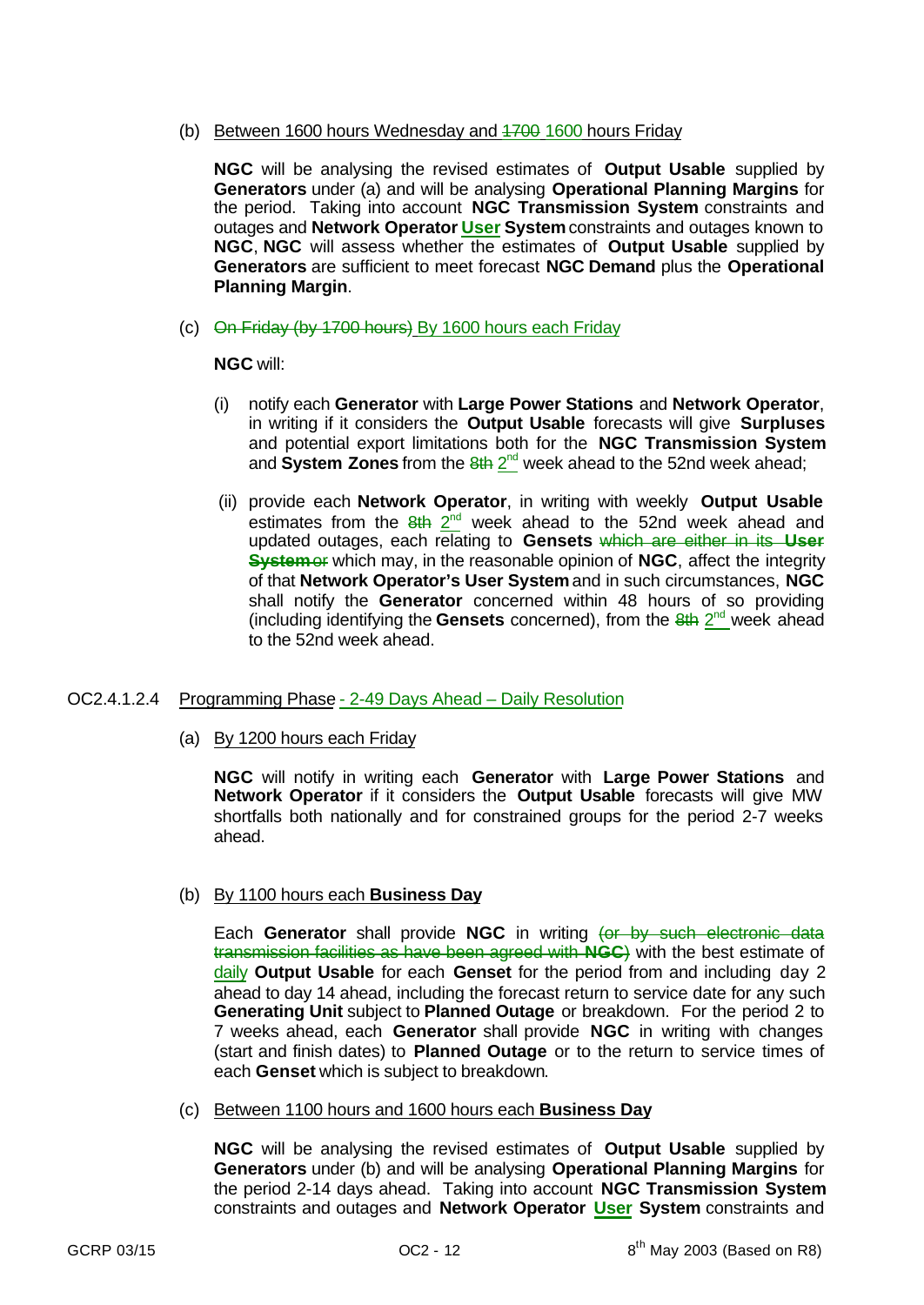outages known to **NGC**, **NGC** will assess whether the estimates of **Output Usable** are sufficient to meet forecast **NGC Demand** plus the **Operational Planning Margin**.

- (d) By 1600 hours each **Business Day**
	- (i) **NGC** will notify in writing (or by such electronic data transmission facilities as have been agreed with **NGC**) each **Generator** with **Large Power Stations** and each **Network Operator**, of the **Surpluses** both for the **NGC Transmission System** and **System Zones** and potential export limitations, for the period from and including day 2 ahead to day 14 ahead which it considers the **Output Usable** forecasts will give. The time of 1600 hours can only be met in respect of any **Generator** or **Network Operator** if all the information from all **Generators** was made available to **NGC** by 1100 hours and if a suitable electronic data transmission facility is in place between **NGC** and the **Generator** or the **Network Operator**, as the case may be, and if it is fully operational. In the event that any of these conditions is not met, or if it is necessary to revert to a manual system for analysing the information supplied and otherwise to be considered, **NGC** reserve the right to extend the timescale for issue of the information required under this subparagraph to each, or the relevant, **Generator** and/or **Network Operator** (as the case may be) provided that such information will in any event be issued by 1800 hours.
	- (ii) NGC will provide each **Network Operator**, where it has an effect on that **User**, in writing with **Output Usable** estimates from and including day 2 ahead to day 14 ahead and updated outages, each relating to **Gensets** which are either in its **User System** or which may, in the reasonable opinion of **NGC**, affect the integrity of that **Network Operator's User System** and in such circumstances, **NGC** shall notify the **Generator** concerned within 48 hours of so providing (including identifying the **Gensets** concerned), for the period from and including day 2 ahead to day 14 ahead.
- OC2.4.1.3 Planning of **NGC Transmission System** Outages

#### OC2.4.1.3.1 **Operational Planning Phase** - Planning for Years 3 2 to 5 inclusive ahead

**NGC** shall plan **NGC Transmission System** outages required in Years  $\frac{3}{2}$  to 5 inclusive required as a result of construction or refurbishment works. This contrasts with the planning of **NGC Transmission System** outages required in Years 0, and 1 and 2 ahead, when **NGC** also takes into account **NGC Transmission System** outages required as a result of maintenance.

**Users** should bear in mind that **NGC** will be planning its **NGC Transmission System** outage programme on the basis of the previous year's **Final Generation Outage Programme** and if in the event a **Generator's** or **Network Operator's** outages differ from those contained in the **Final Generation Outage Programme**, or in the case of **Network Operators**, those known to **NGC**, or in any way conflict with the **NGC Transmission System** outage programme, **NGC** need not alter its **NGC Transmission System** outage programme.

- OC2.4.1.3.2 In each calendar year:
	- *.* (a) By the end of week 8

Each **Network Operator** will notify **NGC** in writing of details of proposed outages in Years 3 2-5 ahead in its **User System** which may affect the performance of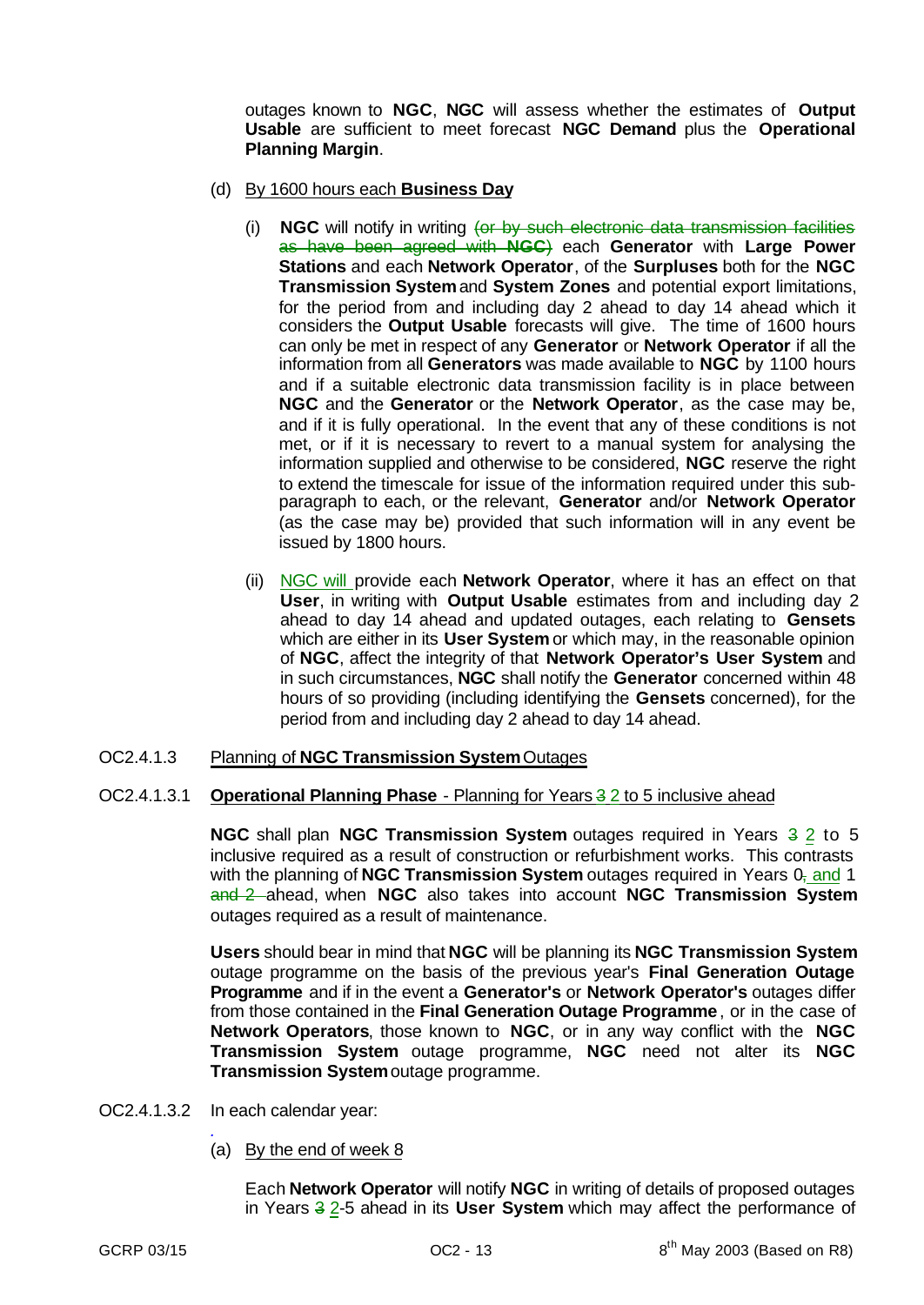the **Total System** (which includes but is not limited to outages of **User System Apparatus** at **Grid Supply Points** and outages which constrain the output of **Gensets Embedded** within that **User System**).

(b) By the end of week 13

Each Generator will inform NGC in writing of proposed outages in Years 3 2 - 5 ahead of **Generator** owned **Apparatus** (eg. busbar selectors) other than **Gensets,** at each **Grid Entry Point**.

**NGC** will provide to each **Network Operator** and to each **Generator** a copy of the information given to **NGC** under paragraph (a) above (other than the information given by that **Network Operator**). In relation to a **Network Operator**, the data must only be used by that **User** in operating that **Network Operator's User System** and must not be used for any other purpose or passed on to, or used by, any other business of that **User** or to, or by, any person within any other such business or elsewhere.

(c) By the end of week 28

**NGC** will provide each **Network Operator** in writing with details of proposed outages in Years 32-5 ahead which may, in **NGC's** reasonable judgement, affect the performance of its that **Network Operator's User System**.

(d) By the end of week 30

Where **NGC** or a **Network Operator** is unhappy with the proposed outages notified to it under (a), (b) or (c) above, as the case may be, equivalent provisions to those set out in OC2.4.1.2.1 (d) will apply.

(e) By the end of week 34

**NGC** will draw up a draft **NGC Transmission System** outage plan covering the period Years 3 2 to 5 ahead and **NGC** will notify each **Generator** and **Network Operator** in writing of those aspects of the plan which may operationally affect such **Generator** (other than those aspects which may operationally affect **Embedded Small Power Stations** or **Embedded Medium Power Stations**) or **Network Operator** including in particular proposed start dates and end dates of relevant **NGC Transmission System** outages. **NGC** will also indicate where a need may exist to issue other operational instructions or notifications or **Emergency Instructions** to **Users** in accordance with **BC2** to allow the security of the **NGC Transmission System** to be maintained within the **Licence Standards**.

#### OC2.4.1.3.3 **Operational Planning Phase** - Planning for Years l 1 and 2 ahead

Each calendar year **NGC** shall update the draft **NGC Transmission System** outage plan prepared under OC2.4.1.3.2 above and shall in addition take into account outages required as a result of maintenance work.

In each calendar year:

(a) By the end of week 13

**Generators** and **Non-Embedded Customers** will inform **NGC** in writing of proposed outages for Years 1 and 2 of **Generator** owned **Apparatus** at each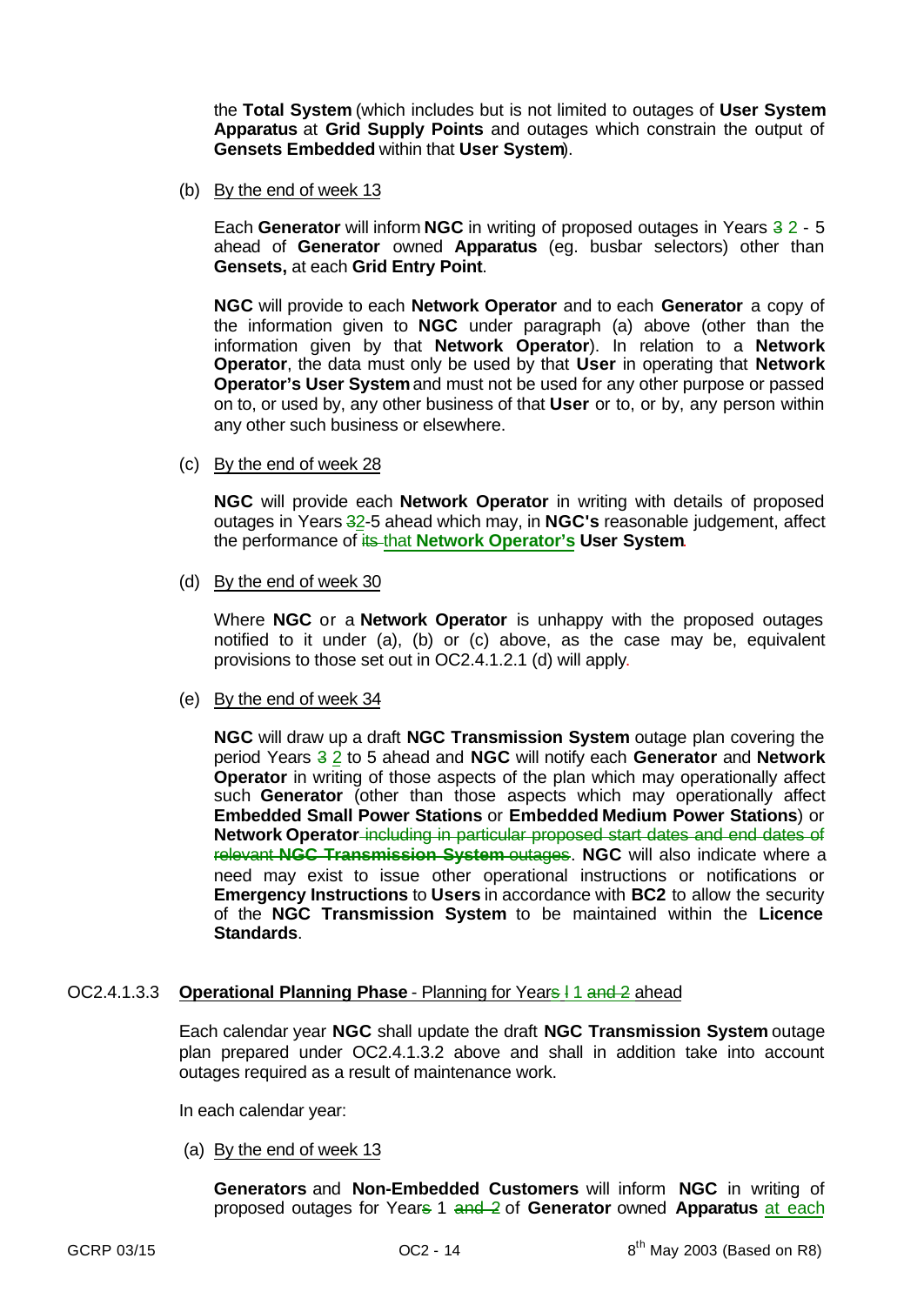**Grid Entry Point** (e.g. busbar selectors) other than **Gensets** or **Non-Embedded Customer** owned **Apparatus**, as the case may be, at each **Grid Supply Point**

(b) By the end of week 28

**NGC** will provide each **Network Operator** and each **Non-Embedded Customer** in writing with details of proposed outages in  $\frac{1}{2}$  anead which may, in **NGC's** reasonable judgement, affect the performance of its **User System** or the **Non-Embedded Customer Apparatus** at the **Grid Supply Point**.

(c) By the end of week 32

Each **Network Operator** will notify **NGC** in writing with details of proposed outages in Years 1 and 2 in its **User System** which may affect the performance of the **Total System** (which includes but is not limited to outages of **User System Apparatus** at **Grid Supply Points** and outages which constrain the output of **Gensets Embedded** within that **User System**).

(d) Between the end of week 32 and the end of week 34

**NGC** will draw up a revised draft **NGC Transmission System** outage plan (which for the avoidance of doubt includes **NGC** owned **Apparatus** at the **Connection Points**).

(e) By the end of week 34

**NGC** will inform:

(i) each **Network Operator** of the impact on its **User System** in Year 1, and;

(ii) each **Generator** of any potential restrictions on its **Large Power Stations** in Years 1

**NGC** will notify each **Generator** and **Network Operator**, in writing of those aspects of the **NGC Transmission System** outage programme which may, in **NGC's** reasonable opinion, operationally affect that **Generator** (other than those aspects which may operationally affect **Embedded Small Power Stations** or **Embedded Medium Power Stations**) or **Network Operator** including in particular proposed start dates and end dates of relevant **NGC Transmission System** outages.

**NGC** will provide to each **Network Operator** and to each **Generator** a copy of the information given to **NGC** under paragraph (c) above (other than the information given by that **Network Operator**).

In relation to a **Network Operator**, the data must only be used by that **User** in operating that **Network Operator's User System** and must not be used for any other purpose or passed on to, or used by, any other business of that **User** or to, or by, any person within any other such business or elsewhere.

(f) By the end of week 36

Where a **Generator** or **Network Operator** is unhappy with the proposed restrictions or impacts aspects notified to it under (e) above, equivalent provisions to those set out in OC2.4.1.2.1 (d) will apply.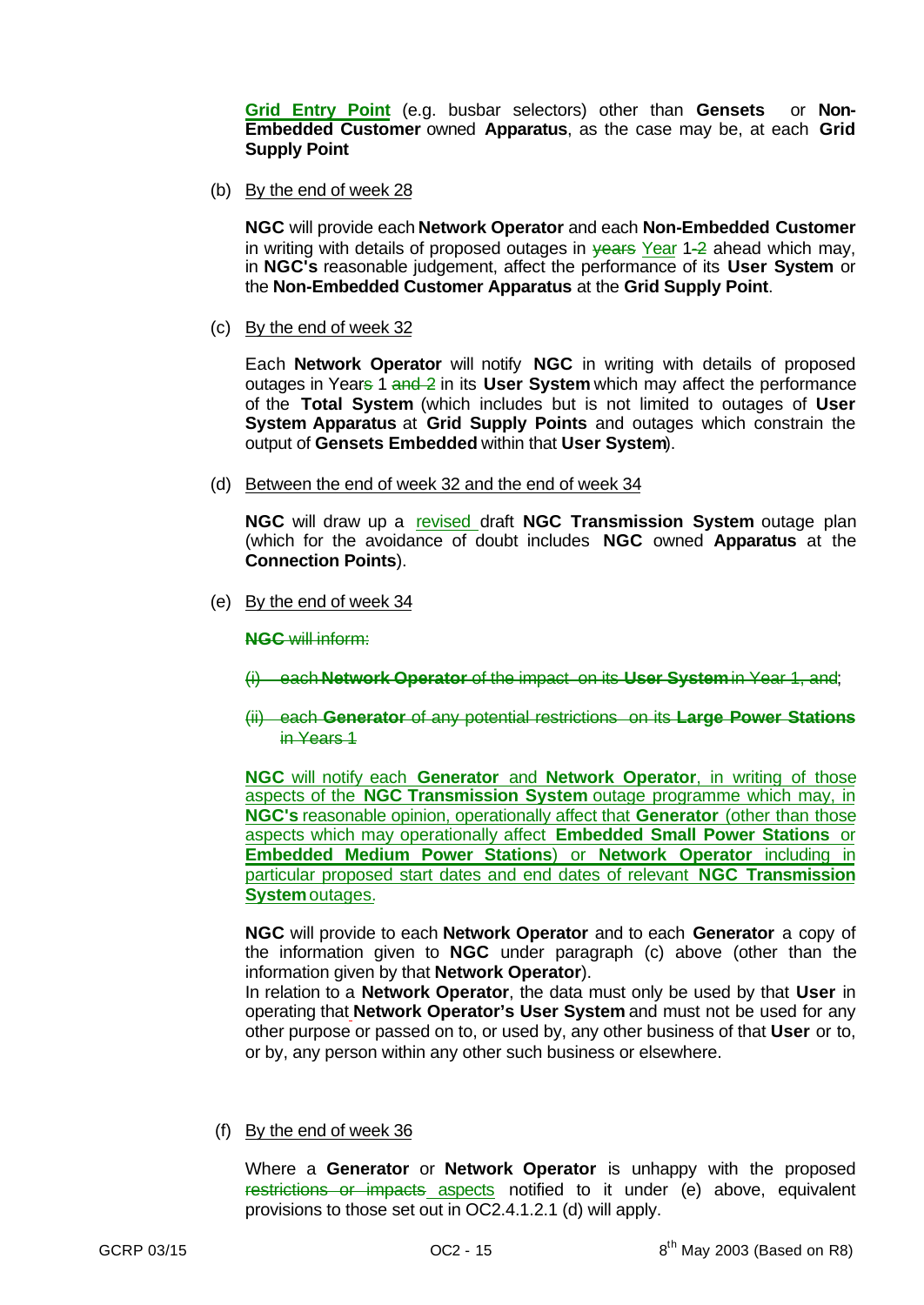(g) Between the end of week 34 and 49

**NGC** will draw up a final **NGC Transmission System** outage plan covering Years 1-and 2.

- (h) By the end of week 49
	- (i) **NGC** will complete the final **NGC Transmission System** outage plan for Years I 1 and 2. The plan for Year 1 becomes the final plan for Year  $\Theta$  0 when by expiry of time Year  $+1$  becomes Year 0.
	- (ii) **NGC** will notify each **Generator** and each **Network Operator** in writing of those aspects of the plan which may operationally affect such **Generator** (other than those aspects which may operationally affect **Embedded Small Power Stations** or **Embedded Medium Power Stations**) or **Network Operator** including in particular proposed start dates and end dates of relevant **NGC Transmission System** outages. **NGC** will also indicate where a need may exist to issue other operational instructions or notifications or **Emergency Instructions** to **Users** in accordance with **BC2** to allow the security of the **NGC Transmission System** to be maintained within the **Licence Standards**. **NGC** will also inform each relevant **Non-Embedded Customer** of the aspects of the plan which may affect it.
	- (iii) In addition, in relation to the final **NGC Transmission System** outage plan for Year 1, **NGC** will provide to each **Generator** a copy of the final **NGC Transmission System** outage plan for that year. OC2.4.1.3.4 contains provisions whereby updates of the final **NGC Transmission System** outage plan are provided. The plan and the updates will be provided  $\frac{dy}{dx}$ post in writing. It should be noted that the final **NGC Transmission System** outage plan for Year 1 and the updates will not give a complete understanding of how the **NGC Transmission System** will operate in real time, where the **NGC Transmission System** operation may be affected by other factors which may not be known at the time of the plan and the updates. Therefore, **Users** should place no reliance on the plan or the updates showing a set of conditions which will actually arise in real time.

## (i) Information Release to each **Network Operator** and **Non-Embedded Customer**

(i) The following This paragraph (i) contains alternative requirements on **NGC**, paragraph (z) being an alternative to a combination of paragraphs (x) and (y). Paragraph (z) will only apply in relation to a particular **User** if **NGC** and that **User** agree that it should apply, in which case paragraphs (x) and (y) will not apply. In the absence of any relevant agreement between **NGC** and the **User, NGC** will only be required to comply with paragraphs (x) and (y).

Information Release to each **Network Operator** and **Non-Embedded Customer**

Between the end of Week 34 and 49 **NGC** will upon written request:

(x) for radial systems, provide each **Network Operator** and **Non Embedded Customer** with data to allow the calculation by the **Network Operator**, and each **Non Embedded Customer**, of symmetrical and asymmetrical fault levels; and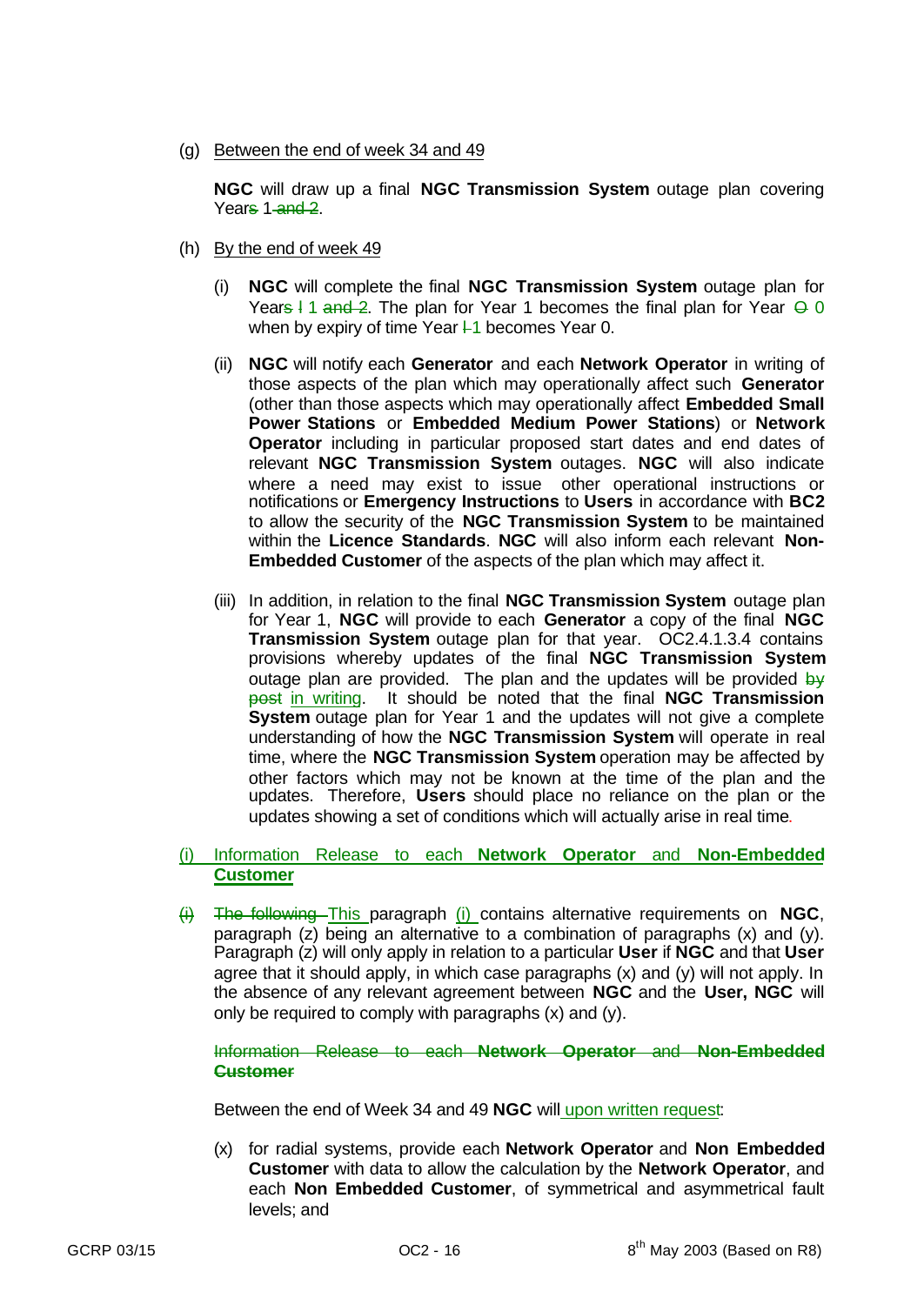(y) for interconnected **Systems**, provide to each **Network Operator** an equivalent network, sufficient to allow the identification of symmetrical and asymmetrical fault levels, and power flows across interconnecting **User Systems** directly connected to the **NGC Transmission System**; or

## System Data Exchange

- (z) as part of a process to facilitate understanding of the operation of the **Total System**,
	- (1) **NGC** will make available to each **Network Operator**, the **NGC Transmission System Study Network Data Files** covering Year 1 and 2 which are of relevance to that **User's System**;
	- (2) where **NGC** and a **User** have agreed to the use of data links between them, the making available will be by way of allowing the **User** access to take a copy of the **NGC Transmission System Study Network Data Files** once during that period. The **User** may, having taken that copy, refer to the copy as often as it wishes. Such access will be in a manner agreed by **NGC** and may be subject to separate agreements governing the manner of access. In the absence of agreement, the copy of the **NGC Transmission System Study Network Data Files** will be given to the **User** on a disc, or in hard copy, as determined by **NGC**;
	- (3) the data contained in the **NGC Transmission Study Network Data Files** represents **NGC's** view of indicative operating conditions only and should be used for technical analysis only on the basis that it only represents a view and that operating conditions may be different in the event;
	- (4) **NGC** will notify each **Network Operator**, as soon as reasonably practicable after it has updated the **NGC Transmission System Study Network Data Files** covering Years 1 and 2-that it has done so, when this update falls before the next annual update under this OC2.4.1.3.3(i). **NGC** will then make available to each **Network Operator** who has received an earlier version (and in respect of whom the agreement still exists), the updated **NGC Transmission System Study Network Files** covering the balance of Years 1 and 2 which remain given the passage of time, and which are of relevance to that **User's System**. The provisions of paragraphs (2) and (3) above shall apply to the making available of these updates;
	- (5) the data from the **NGC Transmission System Study Network Data Files** received by each **Network Operator** must only be used by that **User** in operating that **Network Operator's User System** and must not be used for any other purpose or passed on to, or used by, any other business of that **User** or to, or by, any person within any other such business or elsewhere.

## OC2.4.1.3.4 **Operational Planning Phase** - Planning in Year 0 down to the **Programming Phase** (and in the case of load transfer capability, also during the **Programming Phase**)

(a) The **NGC Transmission System** outage plan for Year  $\frac{1}{1}$  issued under OC2.4.1.3.3 shall become the plan for Year 0 when by expiry of time Year l1 becomes Year 0.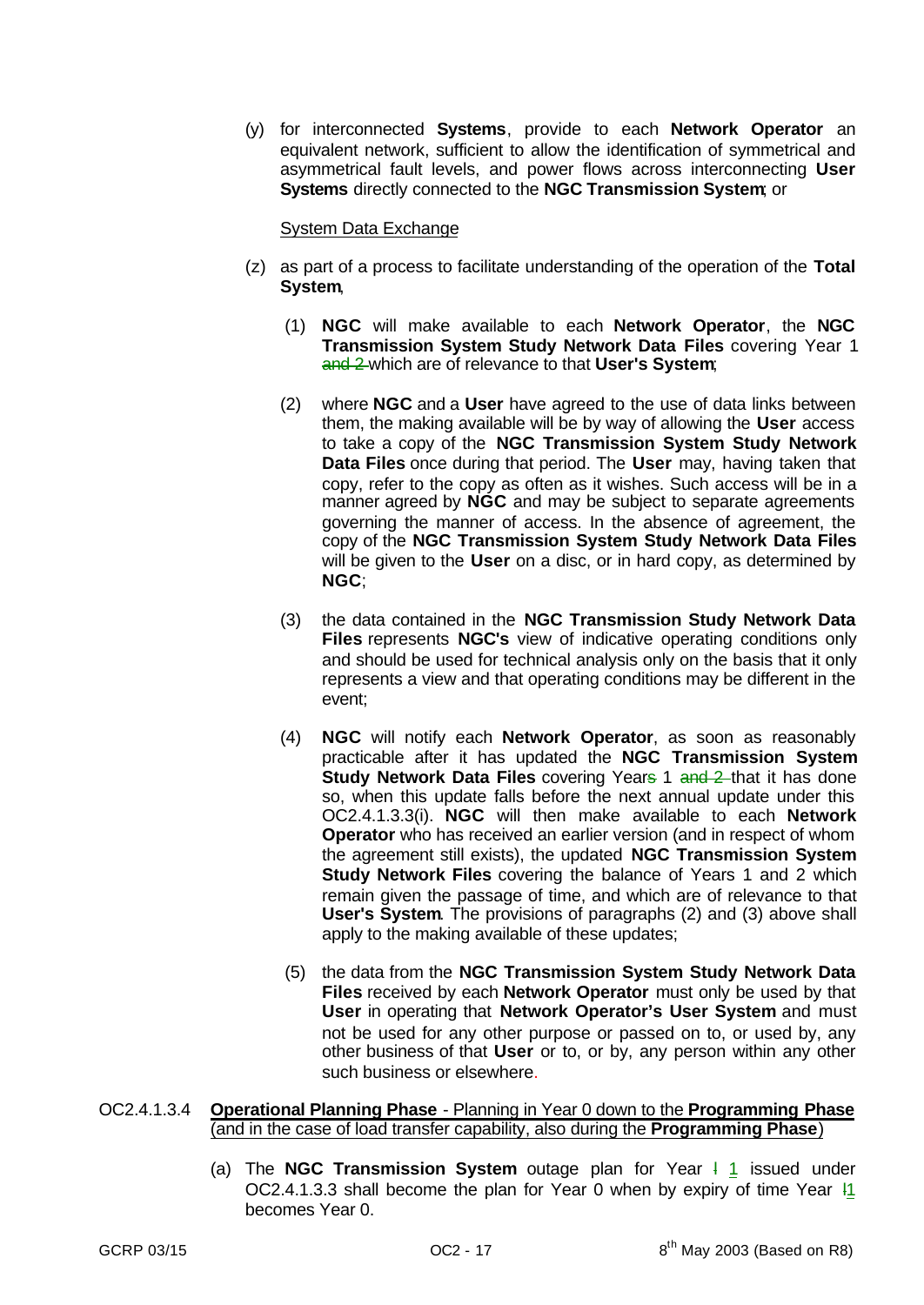(b) Each **Generator** or **Network Operator** or **Non-Embedded Customer** may at any time during Year  $\ominus$  0 request **NGC** in writing for changes to the outages requested by them under OC2.4.1.3.3. In relation to that part of Year 0, excluding the period 1-7 weeks from the date of request, **NGC** shall determine whether the changes are possible and shall notify the **Generator**, **Network Operator** or **Non-Embedded Customer** in question whether this is the case as soon as possible, and in any event within 14 days of the date of receipt by **NGC** of the written request in question.

Where **NGC** determines that any change so requested is possible and notifies the relevant **User** accordingly, **NGC** will provide to each **Network Operator** and each **Generator** a copy of the request to which it has **NGC** agreed which relates to outages on **Systems** of **Network Operators** (other than any request made by that **Network Operator**). The information must only be used by that **Network Operator** in operating that **Network Operator's User System** and must not be used for any other purpose or passed on to, or used by, any other business of that **User** or to, or by, any person within any other such business or elsewhere.

- (c) During Year 0 (including the **Programming Phase**) each **Network Operator** shall at **NGC's** request make available to **NGC** such details of automatic and manual load transfer capability of 12MW or more (averaged over any half hour) between **Grid Supply Points**.
- (d) When necessary during Year 0, **NGC** will notify each **Generator** and **Network Operator** and each **Non-Embedded Customer**, in writing of those aspects of the **NGC Transmission System** outage programme in the period from the 8th week ahead to the 52nd week ahead, which may, in **NGC's** reasonable opinion, operationally affect that **Generator** (other than those aspects which may operationally affect **Embedded Small Power Stations** or **Embedded Medium Power Stations**) or **Network Operator** or **Non-Embedded Customer** including in particular proposed start dates and end dates of relevant **NGC Transmission System** outages.

**NGC** will also notify changes to information supplied by **NGC** pursuant to OC2.4.1.3.3(i)(x) and (y) except where in relation to a **User** information was supplied pursuant to OC2.4.1.3.3(i)(z). In that case:-

- (i) **NGC** will, by way of update of the information supplied by it pursuant to OC2.4.1.3.3(i)(z), make available at the first time in Year 0 that it updates the **NGC Transmission System Study Network Data Files** in respect of Year 0 (such update being an update on what was shown in respect of Year 1 which has then become Year 0) to each **Network Operator** who has received an earlier version under OC2.4.1.3.3(i)(z) (and in respect of whom the agreement still exists), the **NGC Transmission System Study Network Data Files** covering Year 0 which are of relevance to that **User's System**.
- (ii) **NGC** will notify each relevant **Network Operator**, as soon as reasonably practicable after it has updated the **NGC Transmission System Study Network Data Files** covering Year 0, that it has done so. **NGC** will then make available to each such **Network Operator**, the updated **NGC Transmission System Study Network Data Files** covering the balance of Year 0 which remains given the passage of time, and which are of relevance to that **User's System.**
- (iii) The provisions of  $OC2.4.1.3.3(i)(z)(2)$ , (3) and (5) shall apply to the provision of data under this part of OC2.4.1.3.4(d) as if set out in full.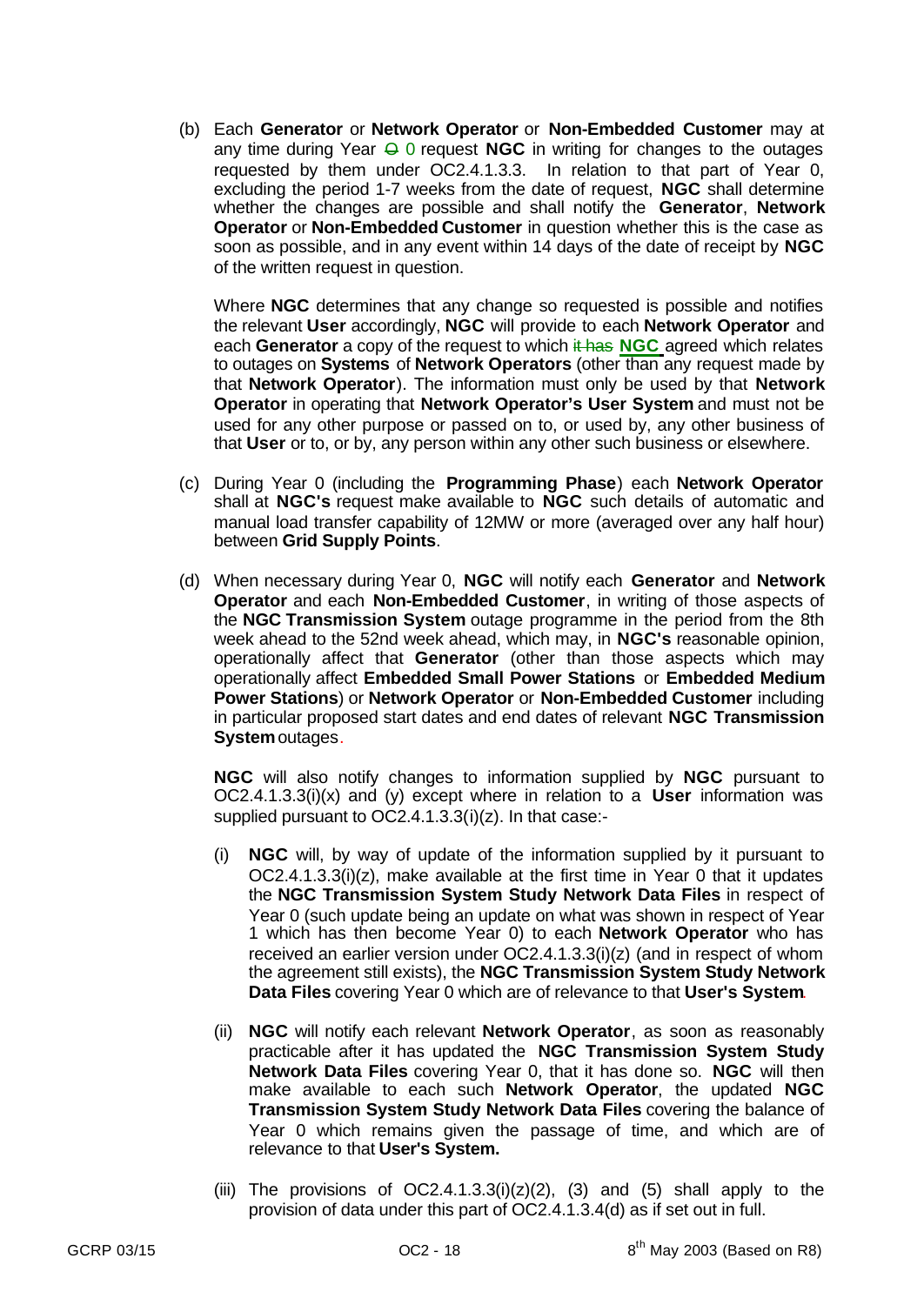**NGC** will also indicate where a need may exist to issue other operational instructions or notifications or **Emergency Instructions** to **Users** in accordance with **BC2** to allow the security of the **NGC Transmission System** to be maintained within the **Licence Standards**.

(e) In addition, by the end of each month during Year 0, **NGC** will provide to each **Generator** a notice containing any revisions to the final **NGC Transmission System** outage plan for Year 1, provided to the **Generator** under OC2.4.1.3.3 or previously under this provision, whichever is the more recent.

## OC2.4.1.3.5 Programming Phase

- (a) By each Thursday (by 1600 hours) By 1600 hours each Thursday
	- (i) **NGC** shall prepare continue to update a preliminary **NGC Transmission System** outage programme for the eighth week ahead, a provisional **NGC Transmission System** outage programme for the next week ahead and a final day ahead **NGC Transmission System** outage programme for the following day.
	- (ii) **NGC** will notify each **Generator** and **Network Operator** and each **Non-Embedded Customer**, in writing of those aspects of the preliminary **NGC Transmission System** outage programme which may operationally affect each **Generator** (other than those aspects which may operationally affect **Embedded Small Power Stations** or **Embedded Medium Power Stations**) or **Network Operator** and each **Non-Embedded Customer** including in particular proposed start dates and end dates of relevant **NGC Transmission System** outages and changes to information supplied by **NGC** pursuant to OC2.4.1.3.3(i)(x) and (y) (if OC2.4.1.3.3(i)(z) does not apply).

**NGC** will also indicate where a need may exist to use **Operational Intertripping**, emergency switching, emergency **Demand** management or other measures including the issuing of other operational instructions or notifications or **Emergency Instructions** to **Users** in accordance with **BC2** to allow the security of the **NGC Transmission System** to be maintained within the **Licence Standards**.

(b) By 1000 hours each Friday

**Generators** and **Network Operators** will discuss with **NGC** and confirm in writing to **NGC**, acceptance or otherwise of the requirements detailed under OC2.4.1.3.5.

(c) By 1600 hours each Friday

*.*

(i) **NGC** shall finalise the preliminary **NGC Transmission System** outage programme up to the seventh week ahead. **NGC** will endeavour to give as much notice as possible to a **Generator** with nuclear **Large Power Stations** which may be operationally affected by an outage which is to be included in such programme.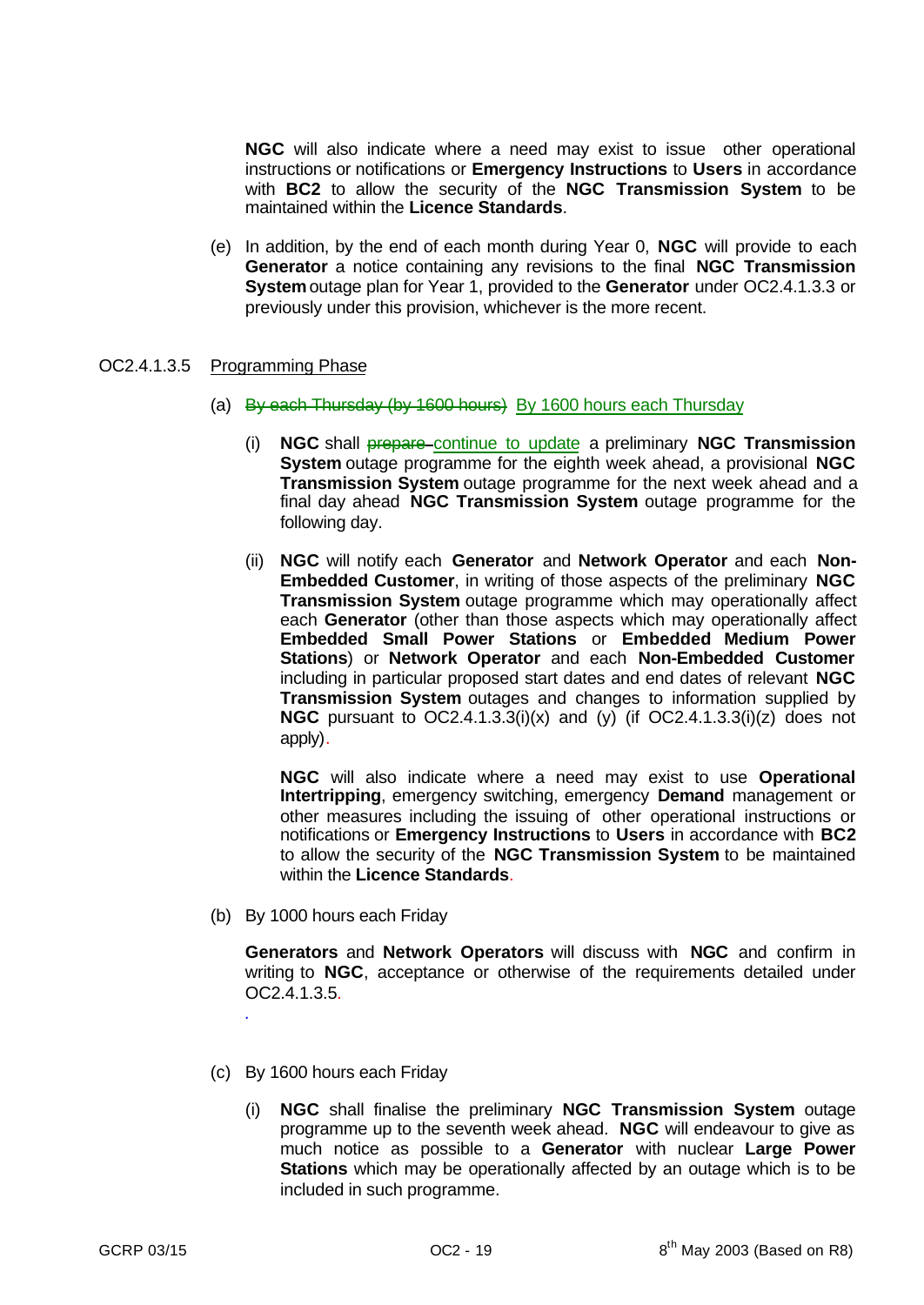- (ii) **NGC** shall finalise the provisional **NGC Transmission System** outage programme for the next week ahead.
- (iii) **NGC** shall finalise the **NGC Transmission System** outage programme for the weekend through to the next normal working day.
- (iv) In each case **NGC** will indicate the factors set out in (a)(ii) above (other than those aspects which may operationally affect **Embedded Small Power Stations** or **Embedded Medium Power Stations**) to the relevant **Generators** and **Network Operators** and **Non-Embedded Customers**.
- (v) Where a **Generator** with nuclear **Large Power Stations** which may be operationally affected by the preliminary **NGC Transmission System** outage programme referred to in (i) above (acting as a reasonable operator) is concerned on grounds relating to safety about the effect which an outage within such outage programme might have on one or more of its nuclear **Large Power Stations,** it may contact **NGC** to explain its concerns and discuss whether there is an alternative way of taking that outage (having regard to technical feasibility). If there is such an alternative way, but **NGC** refuses to adopt that alternative way in taking that outage, that **Generator** may involve the **Disputes Resolution Procedure** to decide on the way the outage should be taken. If there is no such alternative way, then **NGC** may take the outage despite that **Generator's** concerns.
- (d) By 1600 hours each Monday, Tuesday,  $\frac{1}{2}$  Wednesday, and Thursday
	- (i) **NGC** shall prepare a final **NGC Transmission System** outage programme for the following day.
	- (ii) **NGC** shall notify each **Generator** and **Network Operator** and **Non-Embedded Customer** in writing of the factors set out in (a)(ii) above (other than those aspects which may operationally affect **Embedded Small Power Stations** or **Embedded Medium Power Stations**).

#### OC2.4.2 DATA REQUIREMENTS

- OC2.4.2.1 When a **Statement** of **Readiness** under the **Bilateral Agreement** and/or **Construction Agreement** is submitted, and thereafter in calendar week 24 in each calendar year,
	- (a) each **Generator** shall in respect of each of its:-
		- (i) **Gensets** (in the case of the **Generation Planning Parameters**); and
		- (ii) **CCGT Units** within each of its **CCGT Modules** at a **Large Power Station** (in the case of the **Generator Performance Chart**)

submit to **NGC** in writing the **Generation Planning Parameters** and the **Generator Performance Chart**.

- (b) Each shall meet the requirements of CC.6.3.2 and shall reasonably reflect the true operating characteristics of the **Genset**.
- (c) They shall be applied (unless revised under this **OC2** or (in the case of the **Generator Performance Chart** only) **BC1** in relation to **Other Relevant Data**) from the **Completion Date,** in the case of the ones submitted with the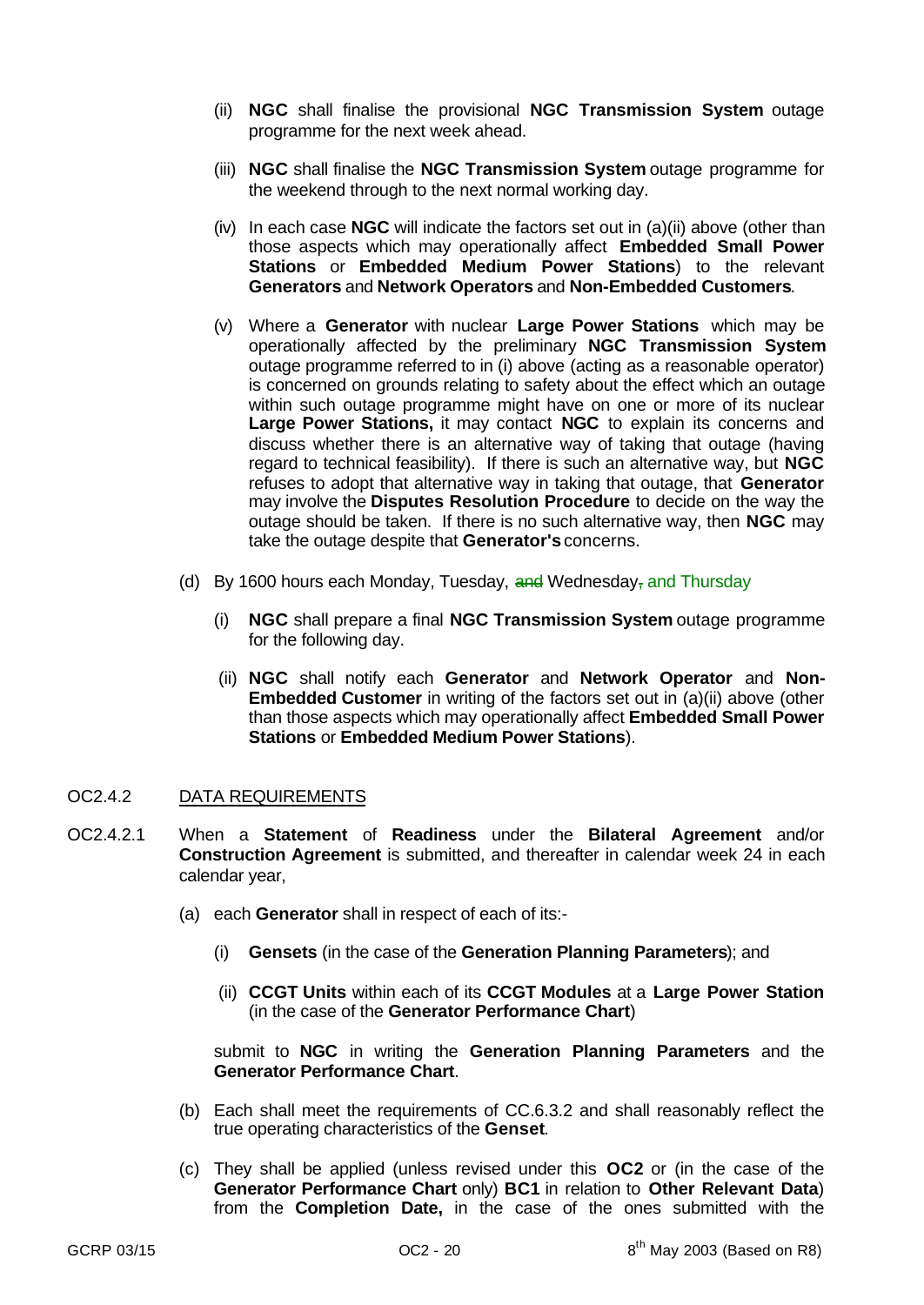**Statement of Readiness,** and in the case of the ones submitted in calendar week 24, from the beginning of week 25 onwards.

- (d) They shall be in the format indicated in Appendix 1 for these charts and as set out in Appendix 2 for the **Generation Planning Parameters**.
- (e) Any changes to the **Generator Performance Chart** or **Generation Planning Parameters** should be notified to **NGC** promptly.
- (e) **Generators** should note that amendments to the composition of the **CCGT Module** at **Large Power Stations** may only be made in accordance with the principles set out in PC.A.3.2.2. If in accordance with PC.A.3.2.2 an amendment is made, any consequential changes to the **Generation Planning Parameters** should be notified to **NGC** promptly.
- (g) **The Generator Performance Chart** must be on a **Generating Unit** specific basis at the **Generating Unit** Stator Terminals and must include details of the **Generating Unit** transformer parameters and demonstrate the limitation on reactive capability of the **System** voltage at 3% above nominal. It must include any limitations on output due to the prime mover (both maximum and minimum) and **Generating Unit** step-up transformer.
- (h) For each **CCGT Unit**, and any other **Generating Unit** whose performance varies significantly with ambient temperature, the **Generator Performance Chart** shall show curves for at least two values of ambient temperature so that **NGC** can assess the variation in performance over all likely ambient temperatures by a process of linear interpolation or extrapolation. One of these curves shall be for the ambient temperature at which the **Generating Unit**'s output, or **CCGT Module** at a **Large Power Station** output, as appropriate, equals its **Registered Capacity.**
- (i) The **Generation Planning Parameters** supplied under OC2.4.2.1 shall be used by **NGC** for operational planning purposes only and not in connection with the operation of the **Balancing Mechanism** (subject as otherwise permitted in the **BCs**).
- (j) Each **Generator** shall in respect of each of its **CCGT Modules** at **Large Power Stations** submit to **NGC** in writing a **CCGT Module Planning Matrix**. It shall be prepared on a best estimate basis relating to how it is anticipated the **CCGT Module** will be running and which shall reasonably reflect the true operating characteristics of the **CCGT Module.** It will be applied (unless revised under this OC2) from the **Completion Date,** in the case of the one submitted with the **Statement of Readiness,** and in the case of the one submitted in calendar week 24, from the beginning of week 31 onwards. It must show the combination of **CCGT Units** which would be running in relation to any given MW output, in the format indicated in Appendix 3.

Any changes must be notified to **NGC** promptly. **Generators** should note that amendments to the composition of the **CCGT Module** at **Large Power Stations** may only be made in accordance with the principles set out in PC.A.3.2.2. If in accordance with PC.A.3.2.2 an amendment is made, an updated **CCGT Module Planning Matrix** must be immediately submitted to **NGC** in accordance with this OC2.4.2.1(b).

The **CCGT Module Planning Matrix** will be used by **NGC** for operational planning purposes only and not in connection with the operation of the **Balancing Mechanism**.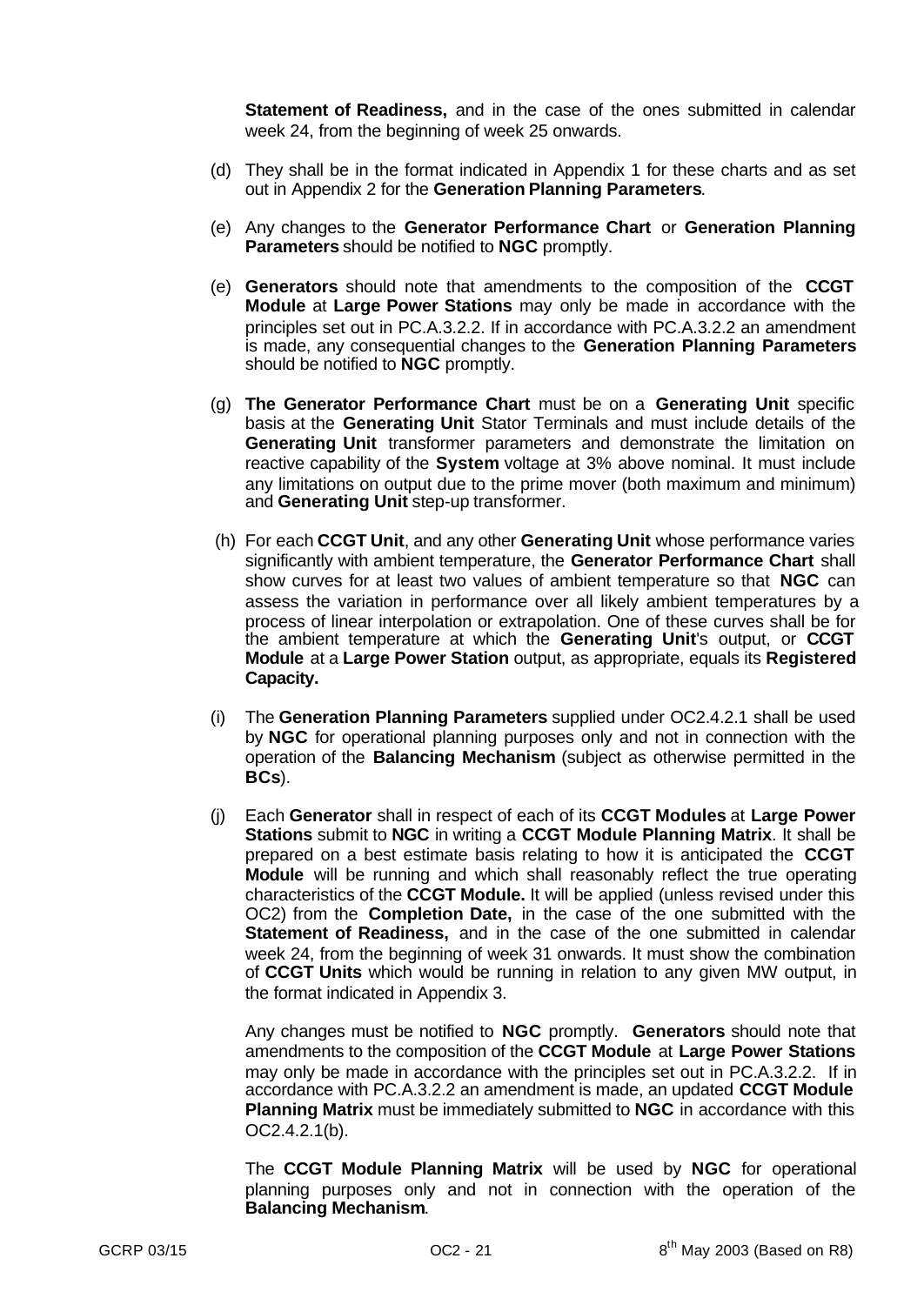OC2.4.2.2 Each **Network Operator** shall by 1000 hrs on the day falling seven days before each **Operational Day** inform **NGC** in writing of any changes to the circuit details called for in PC.A.2.2.1 which it is anticipated will apply on that **Operational Day** (under **BC1** revisions can be made to this data).

## OC2.4.3 **NEGATIVE RESERVE ACTIVE POWER MARGINS**

- OC2.4.3.1 In each calendar year, by the end of week 39 **NGC** will, taking into account the **Final Generation Outage Programme** and forecast of neutral **Output Usable** supplied by each **Generator**, issue a notice in writing to:-
	- (a) all **Generators** with **Large Power Stations** listing any period in which there is likely to be an unsatisfactory **System NRAPM**; and
	- (b) all **Generators** with **Large Power Stations** which may, in **NGC's** reasonable opinion be affected, listing any period in which there is likely to be an unsatisfactory **Localised NRAPM**, together with the identity of the relevant **System Constraint Group** or **Groups**,

within the next calendar year, together with the margin. **NGC** and each **Generator** will take these into account in seeking to co-ordinate outages for that period.

#### OC2.4.3.2 (a) By 0900 hours each **Business Day**

Each **Generator** shall provide **NGC** in writing with a best estimate of **Genset** inflexibility on a daily basis for the period 2 to 14 days ahead (inclusive).

(b) By 1600 hours each Wednesday

Each **Generator** shall provide **NGC** in writing with a best estimate of **Genset** inflexibility on a weekly basis for the period 2 to 7 weeks ahead (inclusive).

- (c) Between 1600 hours each Wednesday and 1200 hours each Friday
	- (i) If **NGC**, taking into account the estimates supplied by **Generators** under (b) above, and forecast **Demand** for the period, foresees that:-
		- (1) the level of the **SystemNRAPM** for any period within the period 2 to 7 weeks ahead (inclusive) is too low, it will issue a notice in writing to all **Generators** and **Network Operators** listing any periods and levels of **System NRAPM** within that period; and/or
		- (2) having also taken into account the appropriate limit on transfers to and from a **System Constraint Group**, the level of **Localised NRAPM** for any period within the period 2 to 7 weeks ahead (inclusive) is too low for a particular **System Constraint Group**, it will issue a notice in writing to all **Generators** and **Network Operators** which may, in **NGC's** reasonable opinion be affected by that **Localised NRAPM**, listing any periods and levels of **Localised NRAPM** within that period. A separate notice will be given in respect of each affected **System Constraint Group**.

Outages Adjustments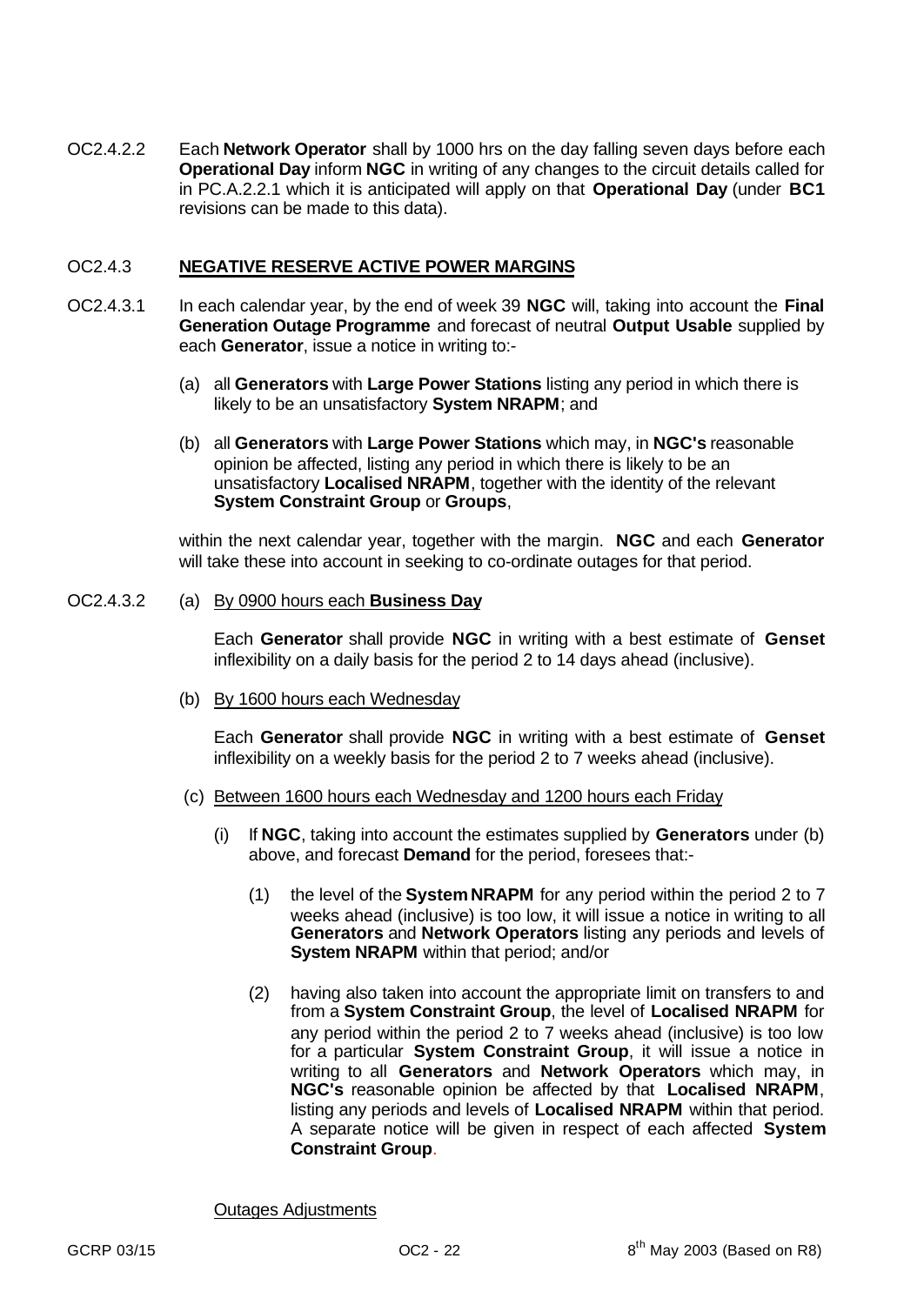- (ii) **NGC** will then contact **Generators** in respect of their **Large Power Stations** to discuss outages as set out in the following paragraphs of this OC2.4.3.2.
- (iii) **NGC** will contact all **Generators** in the case of low **System NRAPM** and will contact **Generators** in relation to relevant **Large Power Stations** in the case of low **Localised NRAPM**. **NGC** will raise with each **Generator** the problems it is anticipating due to the low **System NRAPM** or **Localised NRAPM** and will discuss:-
	- (1) whether any change is possible to the estimate of **Genset** inflexibility given under (b) above; and
	- (2) whether **Genset** outages can be taken to coincide with the periods of low **System NRAPM** or **Localised NRAPM** (as the case may be).

In relation to **Generators** with nuclear **Large Power Stations** the discussions on outages can include the issue of whether outages can be taken for re-fuelling purposes to coincide with the relevant low **System NRAPM** and/or **Localised NRAPM** periods.

- (iv) If agreement is reached with a **Generator** (which unlike the remainder of **OC2** will constitute a binding agreement), then such **Generator** will take such outage, as agreed with **NGC**, and **NGC** will issue a revised notice in writing to the **Generators** and **Network Operators** to which it sent notices under (i) above, reflecting the changes brought about to the periods and levels of **System NRAPM** and/or **Localised NRAPM** by the agreements with **Generators**.
- (d) By 1600 hours each day
	- (i) If **NGC**, taking into account the estimates supplied under (a) above, and forecast **Demand** for the period, foresees that:-
		- (1) the level of **SystemNRAPM** for any period within the period of 2 to 14 days ahead (inclusive) is too low, it will issue a notice in writing to all **Generators** and **Network Operators** listing the periods and levels of **System NRAPM** within those periods; and/or
		- (2) having also taken into account the appropriate limit on transfers to and from a **System Constraint Group**, the level of **Localised NRAPM** for any period within the period of 2 to 14 days ahead (inclusive) is too low for a particular **System Constraint Group**, it will issue a notice in writing to all **Generators** and **Network Operators** which may, in **NGC's** reasonable opinion be affected by that **Localised NRAPM**, listing any periods and levels of **Localised NRAPM** within that period. A separate notice will be given in respect of each affected **System Constraint Group**.
	- (ii) **NGC** will contact all **Generators** in respect of their **Large Power Stations** (or in the case of **Localised NRAPM**, all **Generators** which may, in **NGC's** reasonable opinion be affected, in respect of their relevant **Large Power Stations**) to discuss whether any change is possible to the estimate of **Genset** inflexibility given under (a) above and to consider **Large Power Station** outages to coincide with the periods of low **System NRAPM** and/or **Localised NRAPM** (as the case may be).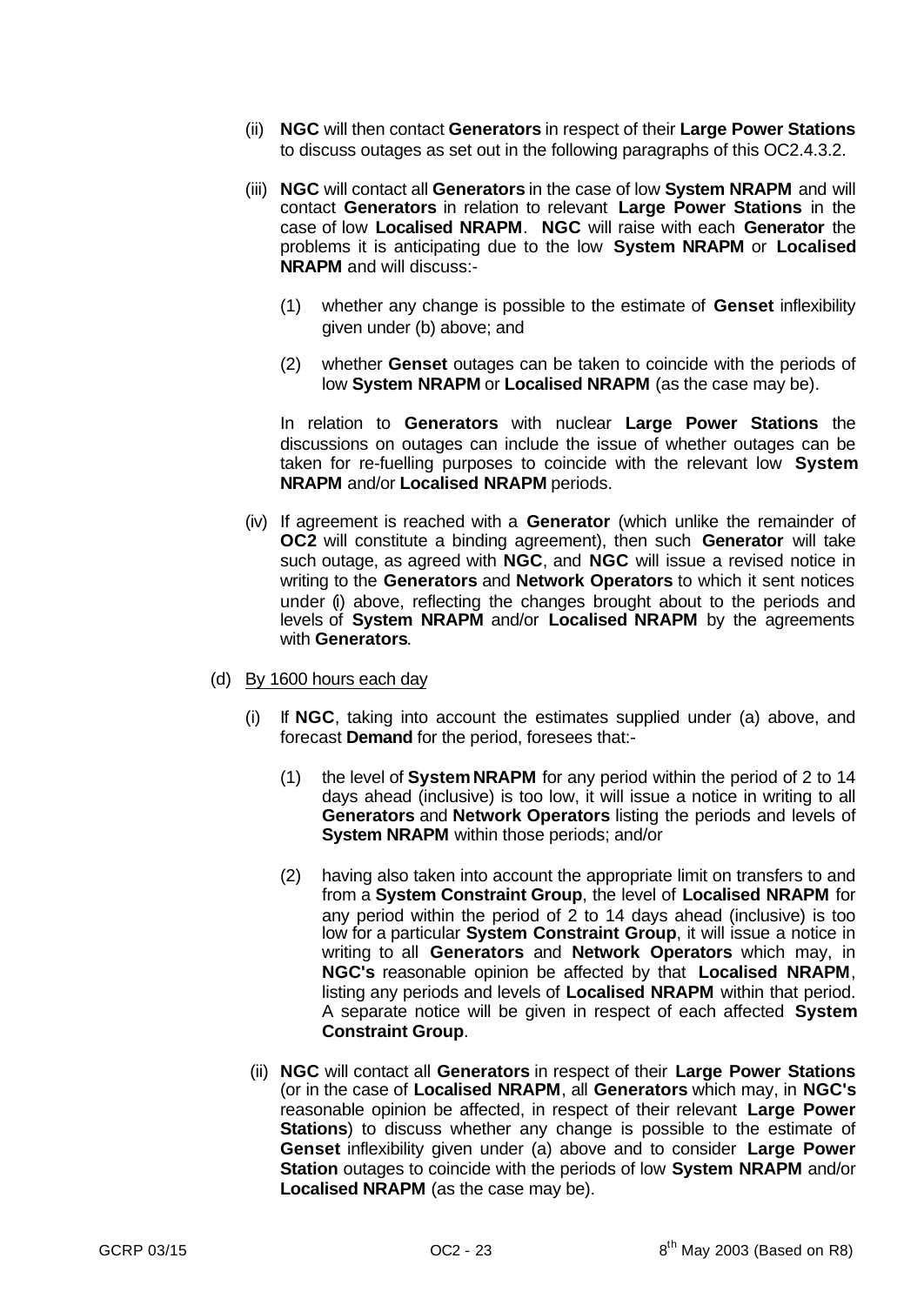- (e) If on the day prior to a **Operational Day**, it is apparent from the **BM Unit Data** submitted by **Users** under **BC1** that **System NRAPM** and/or **Localised NRAPM** (as the case may be) is, in **NGC's** reasonable opinion, too low, then in accordance with the procedures and requirements set out in BC1.5.5 **NGC** may contact **Users** to discuss whether changes to **Physical Notifications** are possible, and if they are, will reflect those in the operational plans for the next following **Operational Day** or will, in accordance with BC2.9.4 instruct **Generators** to **De-Synchronise** a specified **Genset** for such period. In determining which **Genset** to so instruct, **BC2** provides that **NGC** will not (other than as referred to below) consider in such determination (and accordingly shall not instruct to **De-Synchronise**) any **Genset** within an **Existing Gas Cooled Reactor Plant**. **BC2** further provides that:-
	- (i) NGC is permitted to instruct to **De-Synchronise** any **Gensets** within an **Existing AGR Plant** if those **Gensets** within an **Existing AGR Plant** have failed to offer to be flexible for the relevant instance at the request of **NGC** provided the request is within the **Existing AGR Plant Flexibility Limit**.
	- (ii) **NGC** will only instruct to **De-Synchronise** any **Gensets** within an **Existing Magnox Reactor Plant** or within an **Existing AGR Plant** (other than under (i) above) if the level of **System NRAPM** (taken together with **System** constraints) and/or **Localised NRAPM** is such that it is not possible to avoid **De-Synchronising** such **Generating Unit**, and provided the power flow across each **External Interconnection** is either at zero or results in an export of power from the **Total System**. This proviso applies in all cases in the case of **System NRAPM** and in the case of **Localised NRAPM**, only when the power flow would have a relevant effect.

# OC2.4.4 FREQUENCY SENSITIVE OPERATION

#### By 1600 hours each Wednesday

- OC2.4.4.1 Using such information as **NGC** shall consider relevant including, if appropriate, forecast **Demand**, any estimates provided by **Generators** of **Genset** inflexibility and anticipated plant mix relating to operation in **Frequency Sensitive Mode**, **NGC** shall determine for the period 2 to 7 weeks ahead (inclusive) whether it is possible that there will be insufficient **Gensets** (other than those **Gensets** within **Existing Gas Cooled Reactor Plant** which are permitted to operate in **Limited Frequency Sensitive Mode** at all times under BC3.5.3) to operate in **Frequency Sensitive Mode** for all or any part of that period.
- OC2.4.4.2 BC3.5.3 explains that **NGC** permits **Existing Gas Cooled Reactor Plant** other than **Frequency Sensitive AGR Units** to operate in a **Limited Frequency Sensitive Mode** at all times.
- OC2.4.4.3 If **NGC** foresees that there will be an insufficiency in **Gensets** operating in a **Frequency Sensitive Mode**, it will contact **Generators** in order to seek to agree (as soon as reasonably practicable) that all or some of the **Generating Units** comprising each **Generator's** relevant **Large Power Stations** (the MW amount being determined by **NGC** but the **Generating Units** involved being determined by the **Generator**) will take outages to coincide with such period as **NGC** shall specify to enable replacement by other **Gensets** which can operate in a **Frequency Sensitive Mode**. If agreement is reached (which unlike the remainder of OC2 will constitute a binding agreement) then such **Generator** will take such outage as agreed with **NGC**. If agreement is not reached, then the provisions of BC2.9.5 may apply.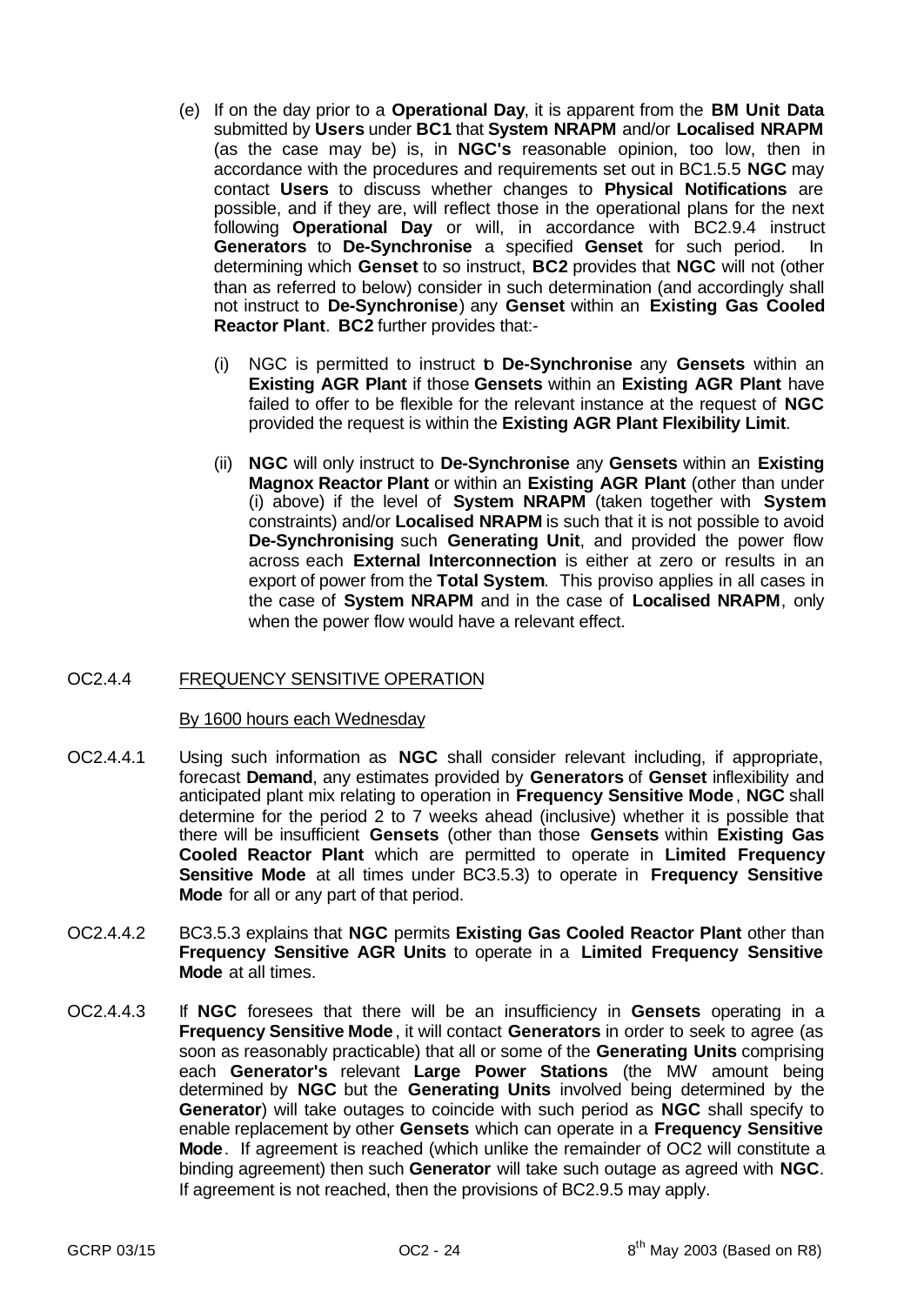OC2.4.5 If in **NGC's** reasonable opinion it is necessary for both the procedure set out in OC2.4.3 (relating to **System NRAPM** and **Localised NRAPM**) and in OC2.4.4 (relating to operation in **Frequency Sensitive Mode**) to be followed in any given situation, the procedure set out in OC2.4.3 will be followed first, and then the procedure set out in OC2.4.4. For the avoidance of doubt, nothing in this paragraph shall prevent either procedure from being followed separately and independently of the other.

## OC2.4.6 **OPERATING MARGIN** DATA REQUIREMENTS

#### OC2.4.6.1 Modifications to relay settings

'Relay settings' in this OC2.4.6.1 refers to the settings of **Low Frequency Relays** in respect of **Gensets** that are available for start from standby by **Low Frequency Relay** initiation with **Fast Start Capability** agreed pursuant to the **Bilateral Agreement.**

### By 1600 hours each Wednesday

A change in relay settings will be sent by **NGC** no later than 1600 hours on a Wednesday to apply from 1000 hours on the Monday following. The settings allocated to particular **Large Power Stations** may be interchanged between 49.70Hz and 49.60Hz (or such other **System Frequencies** as **NGC** may have specified) provided the overall capacity at each setting and **System** requirements can, in **NGC's** view, be met.

#### Between 1600 hours each Wednesday and 1200 hours each Friday

If a **Generator** wishes to discuss or interchange settings it should contact **NGC** by 1200 hours on the Friday prior to the Monday on which it would like to institute the changes to seek **NGC's** agreement. If **NGC** agrees, **NGC** will then send confirmation of the agreed new settings.

#### By 1500 hours each Friday

If any alterations to relay settings have been agreed, then the updated version of the current relay settings will be sent to affected **Users** by 1500 hours on the Friday prior to the Monday on which the changes will take effect. Once accepted, each **Generator** (if that **Large Power Station** is not subject to forced outage or **Planned Outage**) will abide by the terms of its latest relay settings.

In addition, **NGC** will take account of any **Large Power Station** unavailability (as notified under OC2.4.1.2 submissions) in its total **Operating Reserve** policy.

**NGC** may from time to time, for confirmation purposes only, issue the latest version of the current relay settings to each affected **Generator**

#### OC2.4.6.2 **Operating Margins**

#### By 1600 hours each Wednesday

No later than 1600 hours on a Wednesday, **NGC** will provide an indication of the level of **Operating Reserve** to be utilised by **NGC** in connection with the operation of the **Balancing Mechanism** in the week beginning with the **Operational Day** commencing during the subsequent Monday, which level shall be purely indicative.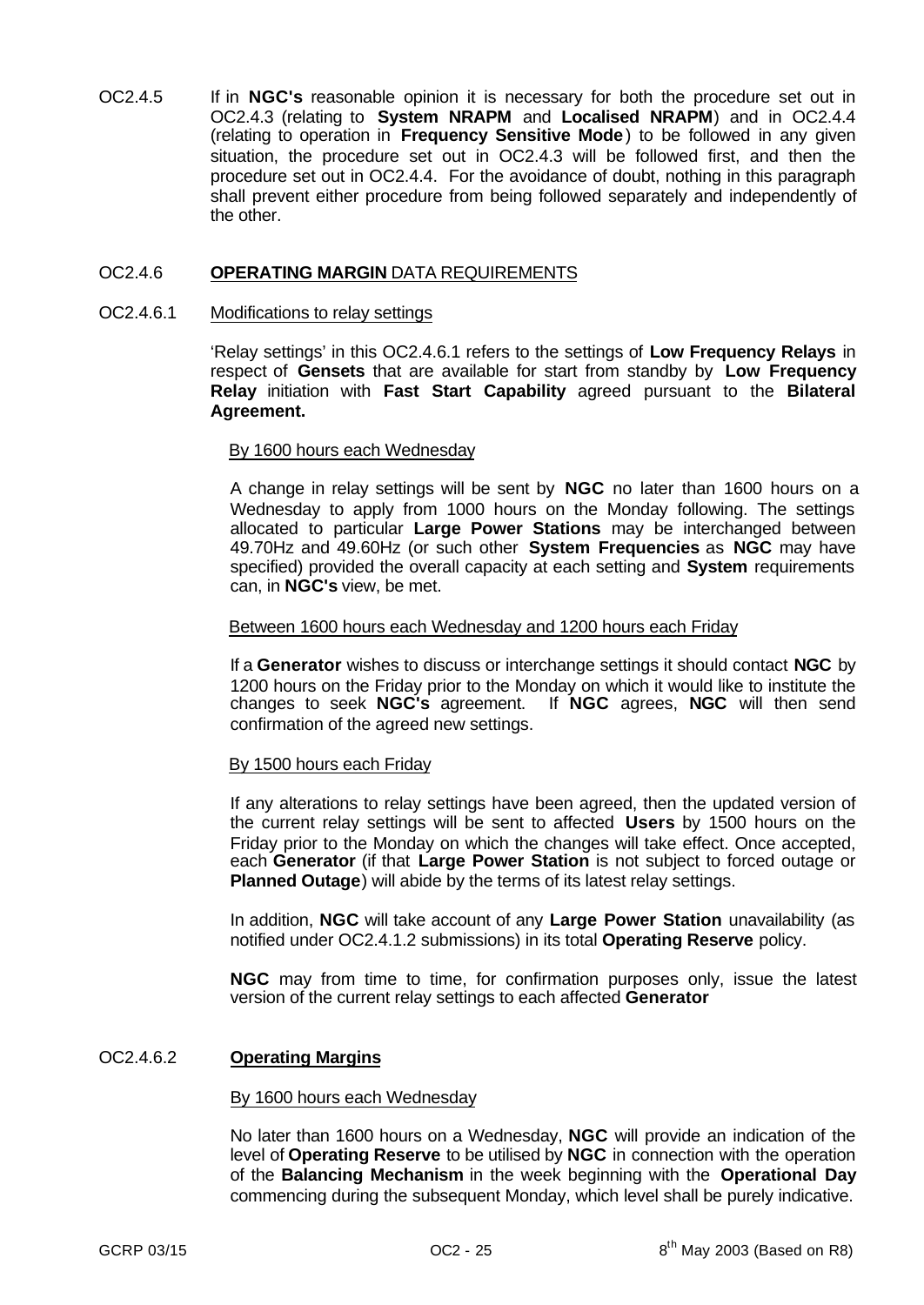This **Operating Margin** indication will also note the possible level of **Operating Reserve** (if any) which may be provided by **Interconnector Users** in the week beginning with the **Operational Day** commencing during the subsequent Monday.

This **Operating Margin** indication will also note the possible level of **High Frequency Response** to be utilised by **NGC** in connection with the operation of the **Balancing Mechanism** in the week beginning with the **Operational Day** commencing during the subsequent Monday, which level shall be purely indicative.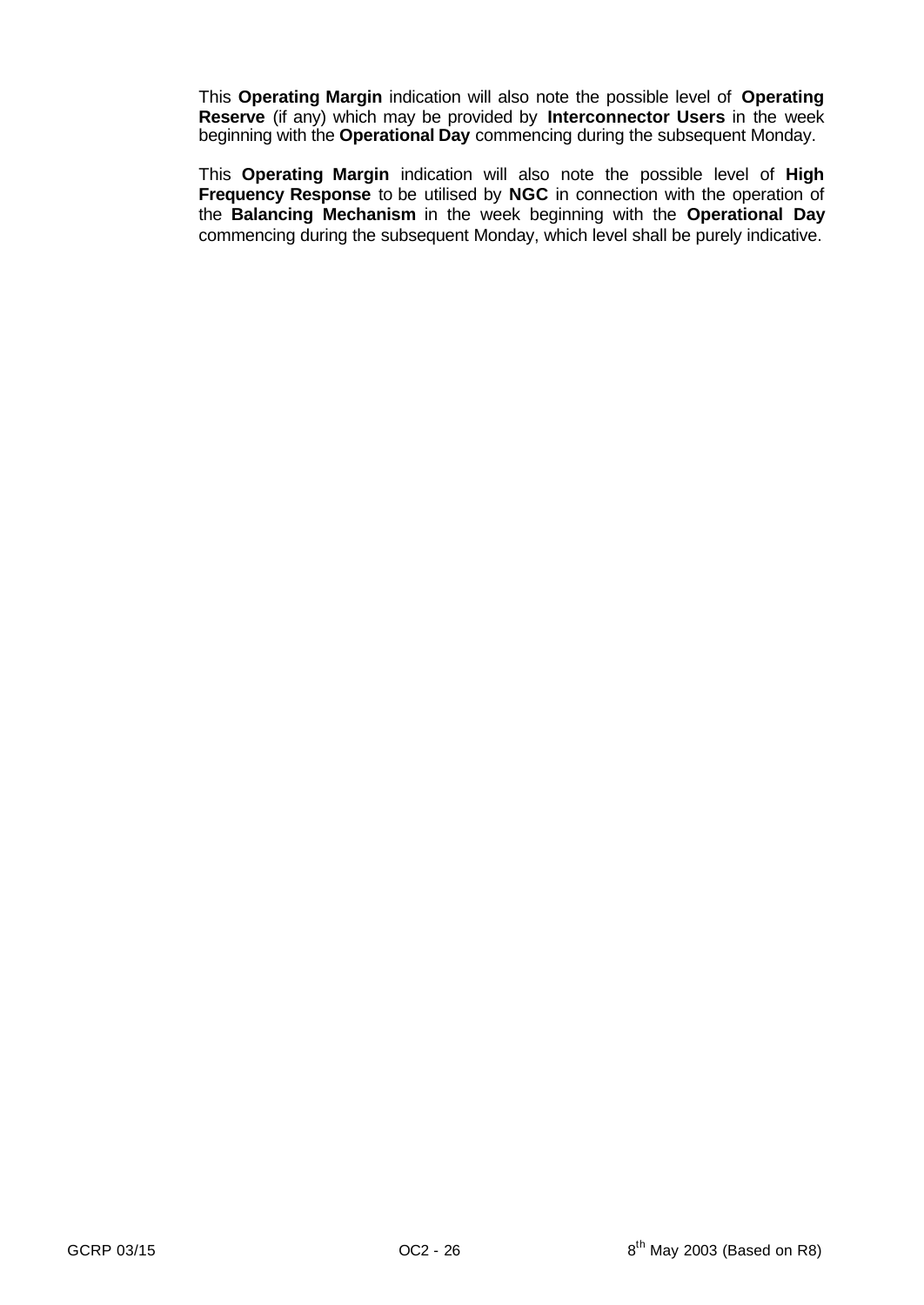# ူ 680 Generating Unit Stator Terminals  $\widehat{\mathbf{a}}$  $\frac{8}{2}$ **AGGING** (B) Rotor<br>Heating<br>Limit<br>3745 7 A <u>ទ្ធ</u> g **SOP KA** ↗ GENERATOR PERFORMANCE CHART  $(C + v_0)$ <br>412 kV ្ត្រី  $\overline{\mathbf{g}}$ (A) Menual  $\sum_{r=1}^{\infty}$  $\tilde{g}$ 휭 200  $\frac{8}{2}$ **MVAR** ទ្ធ 宫 OPERAT NG CHART CONF RMED BY LOADING TESTS  $\ddot{a}$ **Auto** LEADING  $\tilde{\mathbf{z}}$ ន្តី  $\frac{8}{3}$  $\tilde{S}$ A) Practical<br>Stability Limit<br>B) Rotor Heating Limit<br>C) Transformer Tap Limit<br>D) Transformer MVA **UNIT TRANSFORMER** MW Load 16<br>MVAR Load 11.25 SYSTEM VOLTAGE 400 kV Nominal<br>412 kV High File Ref : 78 : 8 TRANSFORMER Comments Limit<br>GENERATOR NW 500<br>NVA 588<br>NVA 586<br>NV 2.88<br>Xd 2.88 MVA 570<br>XI 147 ि

# OC2 APPENDIX 1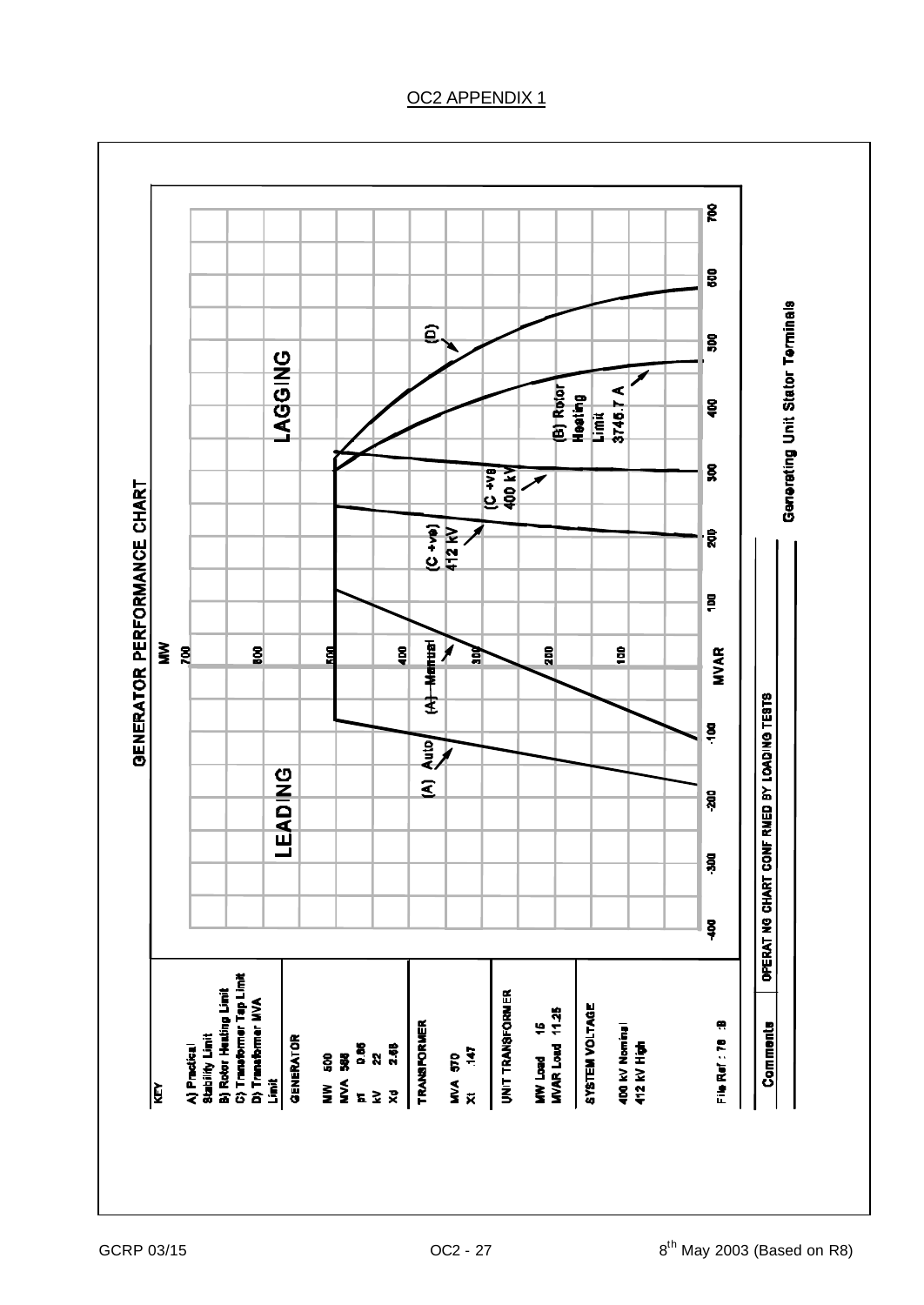# **OC2 APPENDIX 2**

## OC2.A.2 **Generation Planning Parameters**

The following parameters are required in respect of each **Genset**.

## OC2.A.2.1 Regime Unavailability

Where applicable the following information must be recorded for each **Genset**.

- Earliest synchronising time: **Monday** Tuesday to Friday Saturday to Sunday
- Latest de-synchronising time: Monday to Thursday Friday Saturday to Sunday

## OC2.A.2.2 **Synchronising** Intervals

- (a) The **Synchronising** interval between **Gensets** in a **Synchronising Group** assuming all **Gensets** have been **Shutdown** for 48 hours;
- (b) The **Synchronising Group** within the **Power Station** to which each **Genset** should be allocated.

#### OC2.A.2.3 **De-Synchronising** Interval

A fixed value **De-Synchronising** interval between **Gensets** within a **Synchronising Group.**

### OC2.A.2.4 **Synchronising Generation**

The amount of MW produced at the moment of **Synchronising** assuming the **Genset** has been **Shutdown** for 48 hours.

## OC2.A.2.5 Minimum Non-zero time (MNZT)

The minimum period on-load between **Synchronising** and **De-Synchronising** assuming the **Genset** has been **Shutdown** for 48 hours.

# OC2.A.2.6 Run-Up rates

A run-up characteristic consisting of up to three stages from **Synchronising Generation** to **Output Usable** with up to two intervening break points assuming the **Genset** has been **Shutdown** for 48 hours.

# OC2.A.2.7 Run-down rates

A run down characteristic consisting of up to three stages from **Output Usable** to **De-Synchronising** with breakpoints at up to two intermediate load levels.

OC2.A.2.8 Notice to Deviate from Zero (NDZ)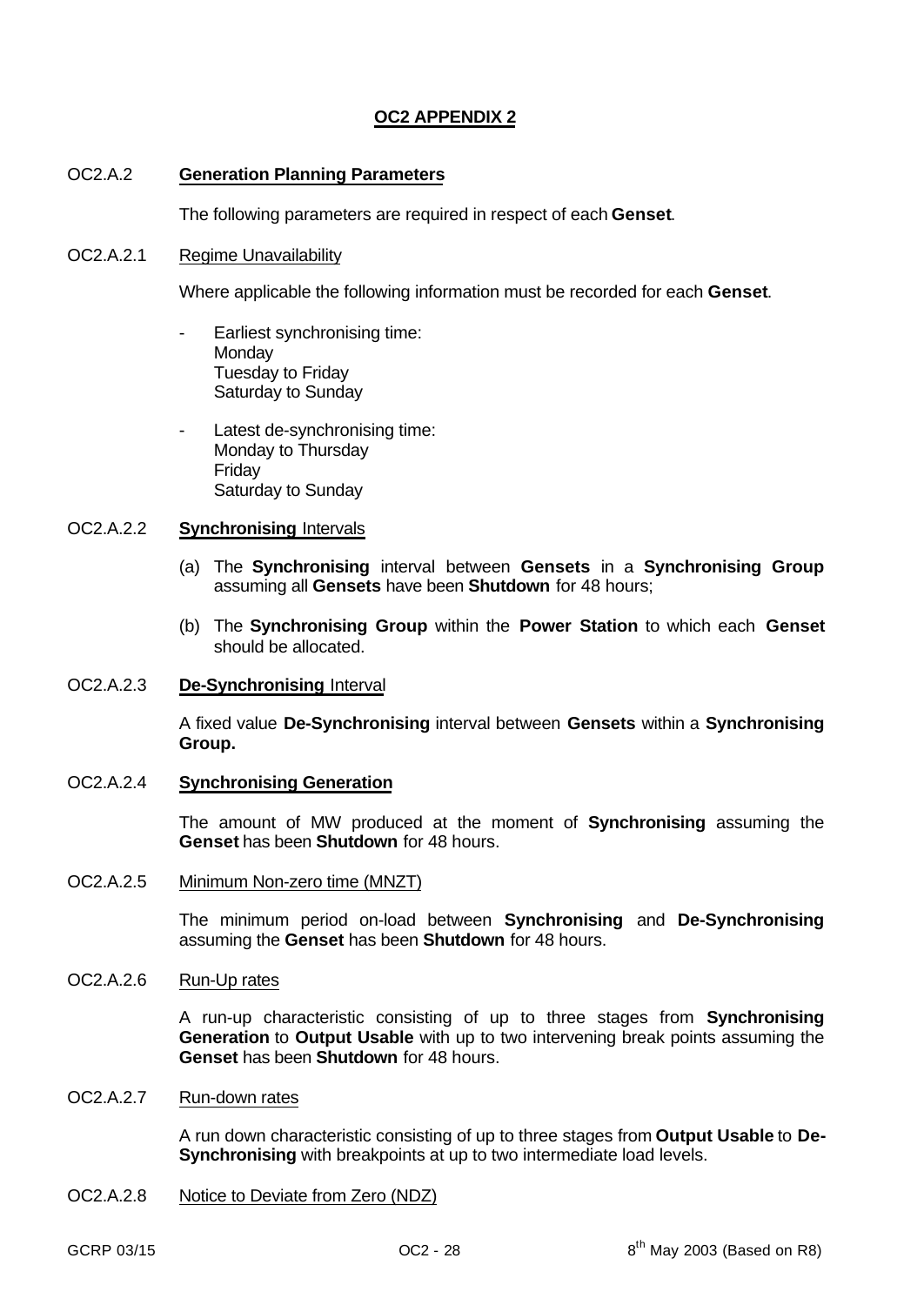The period of time normally required to **Synchronise** a **Genset** following instruction from **NGC** assuming the **Genset** has been **Shutdown** for 48 hours**.**

OC2.A.2.9 Minimum Zero time (MZT)

The minimum interval between **De-Synchronising** and **Synchronising** a **Genset.**

OC2.A.2.10 Two Shifting Limit

The maximum number of times that a **Genset** may **De-Synchronise** per **Operational Day**.

# OC2.A.2.11 **Gas Turbine Units** loading parameters

- Loading rate for fast starting
- Loading rate for slow starting